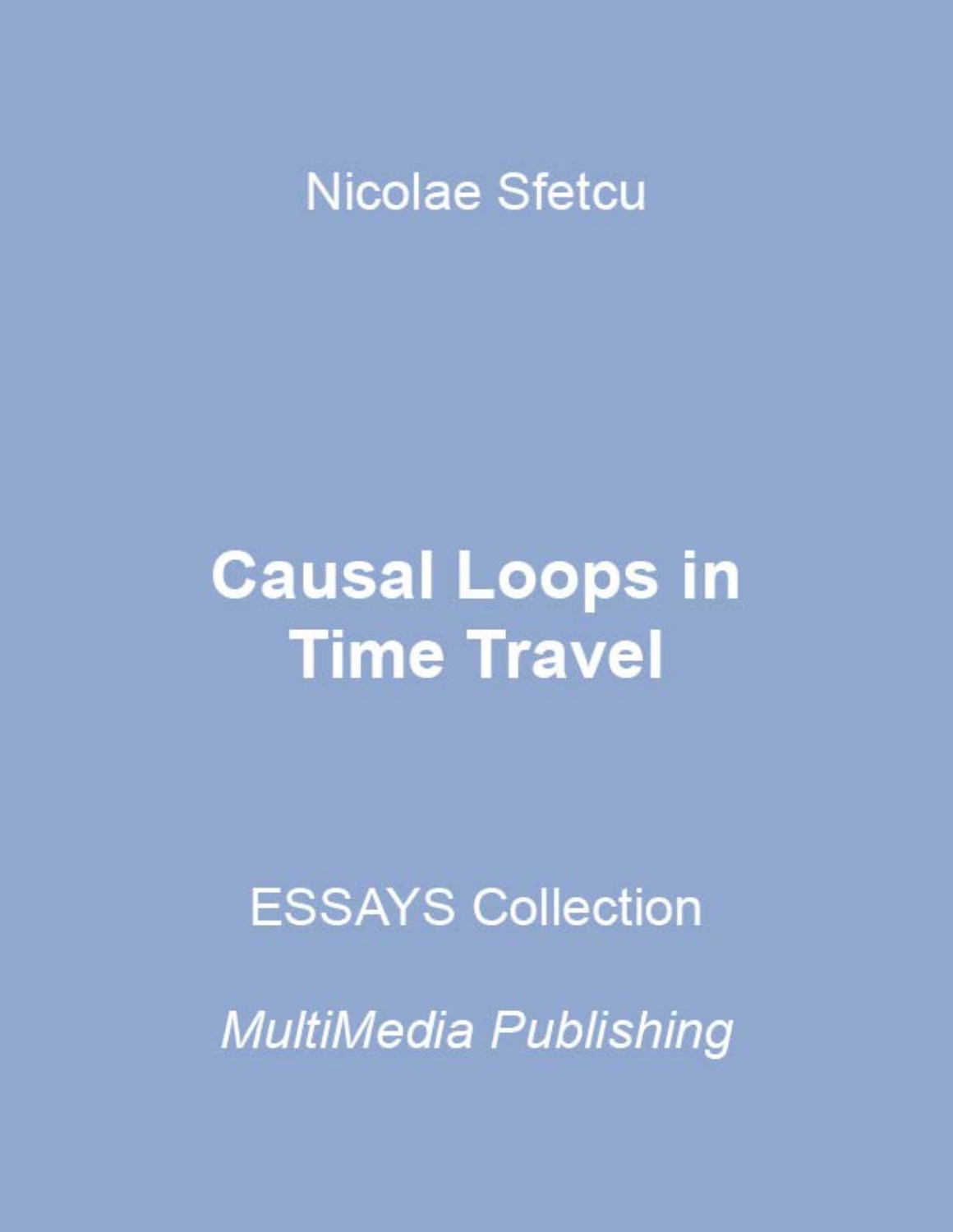**Causal Loops in Time Travel**

Nicolae Sfetcu

February 9, 2019

Sfetcu, Nicolae, " Causal loops in time travels", SetThings (February 9, 2019), MultiMedia Publishing (ed.), DOI: 10.13140/RG.2.2.17802.31680, ISBN: 978-606-033-195-7, URL = <https://www.telework.ro/en/e-books/causal-loops-in-time-travel/>

Email: [nicolae@sfetcu.com](mailto:nicolae@sfetcu.com)



This article is licensed under a Creative Commons Attribution-NoDerivatives 4.0 International. To view a copy of this license, visit [http://creativecommons.org/licenses/by-nd/4.0/.](http://creativecommons.org/licenses/by-nd/4.0/)

A translation of:

Sfetcu, Nicolae, " Buclele cauzale în călătoria în timp", SetThings (2 februarie 2018), MultiMedia Publishing (ed.), DOI: 10.13140/RG.2.2.21222.52802, ISBN 978-606-033-148-3, URL =<https://www.telework.ro/ro/e-books/buclele-cauzale-calatoria-timp/>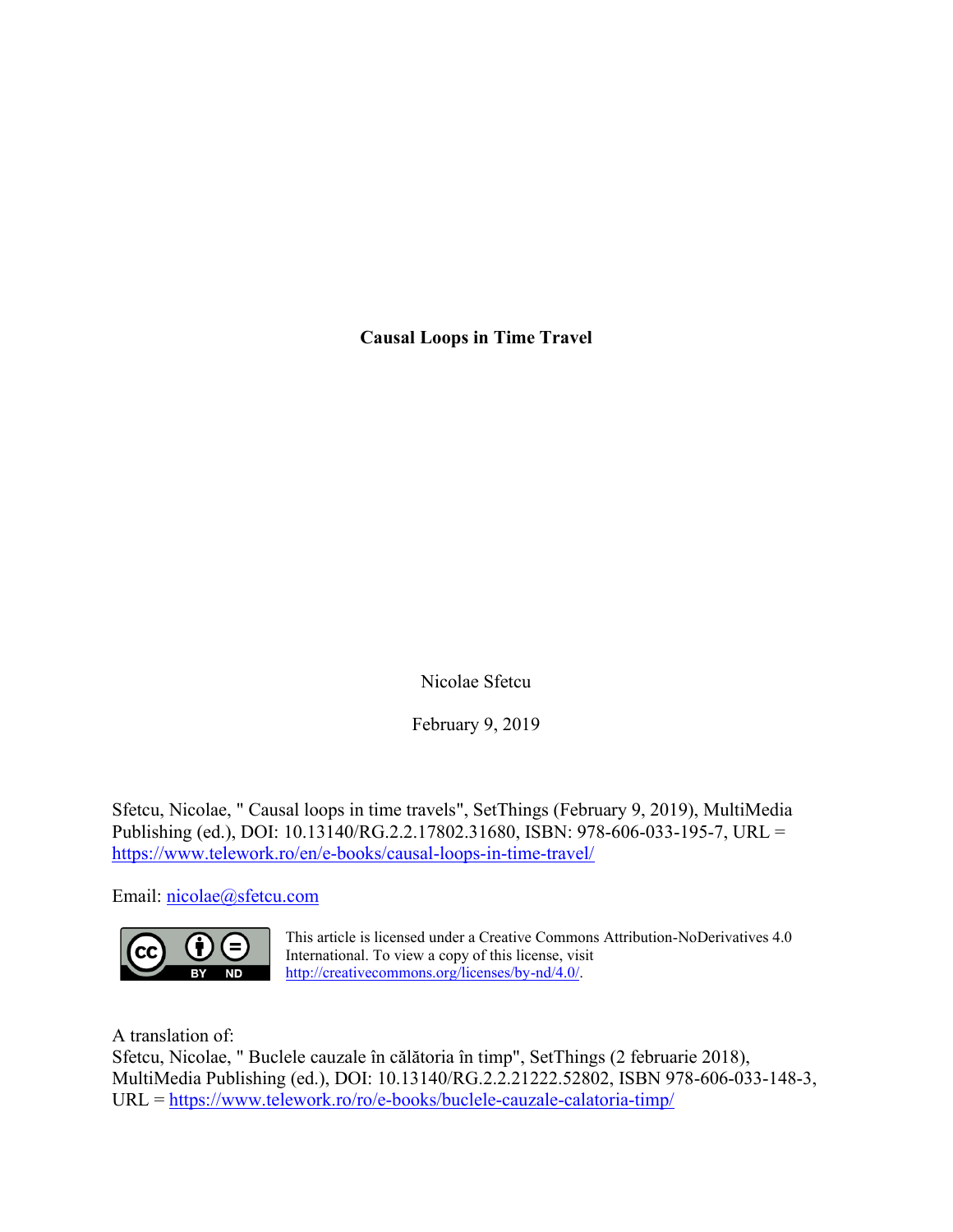#### **Abstract**

In this paper I analyze the possibility of time traveling based on several specialized works, including those of Nicholas J.J. Smith ("*Time Travel*", The Stanford Encyclopedia of Philosophy"), (Smith 2016) William Grey ("*Troubles with Time Travel*"), (Grey 1999) Ulrich Meyer ("*Explaining causal loops*"), (Meyer 2012) Simon Keller and Michael Nelson ("*Presentists should believe in time-travel*"), (Keller and Nelson 2010) Frank Arntzenius and Tim Maudlin ("*Time Travel and Modern Physics*"), (Arntzenius and Maudlin 2013) and David Lewis ("*The Paradoxes of Time Travel*"). (Lewis 1976) The paper begins with an introduction in which I make a short presentation of the time travel, and continues with a history of the concept of time travel, main physical aspects of time travel, including backward time travel in general relativity and quantum physics, and time travel in the future, then a presentation of the grandfather paradox that is approached in almost all specialized works, followed by a section dedicated to the philosophy of time travel, and a section in which I analyze causal loops for time travel. I finish my work with conclusions, in which I sustain my personal opinions on the time travel, and the bibliography on which the work is based.

**Keywords**: time travel, causality, causal loops, temporal paradoxes, grandfather paradox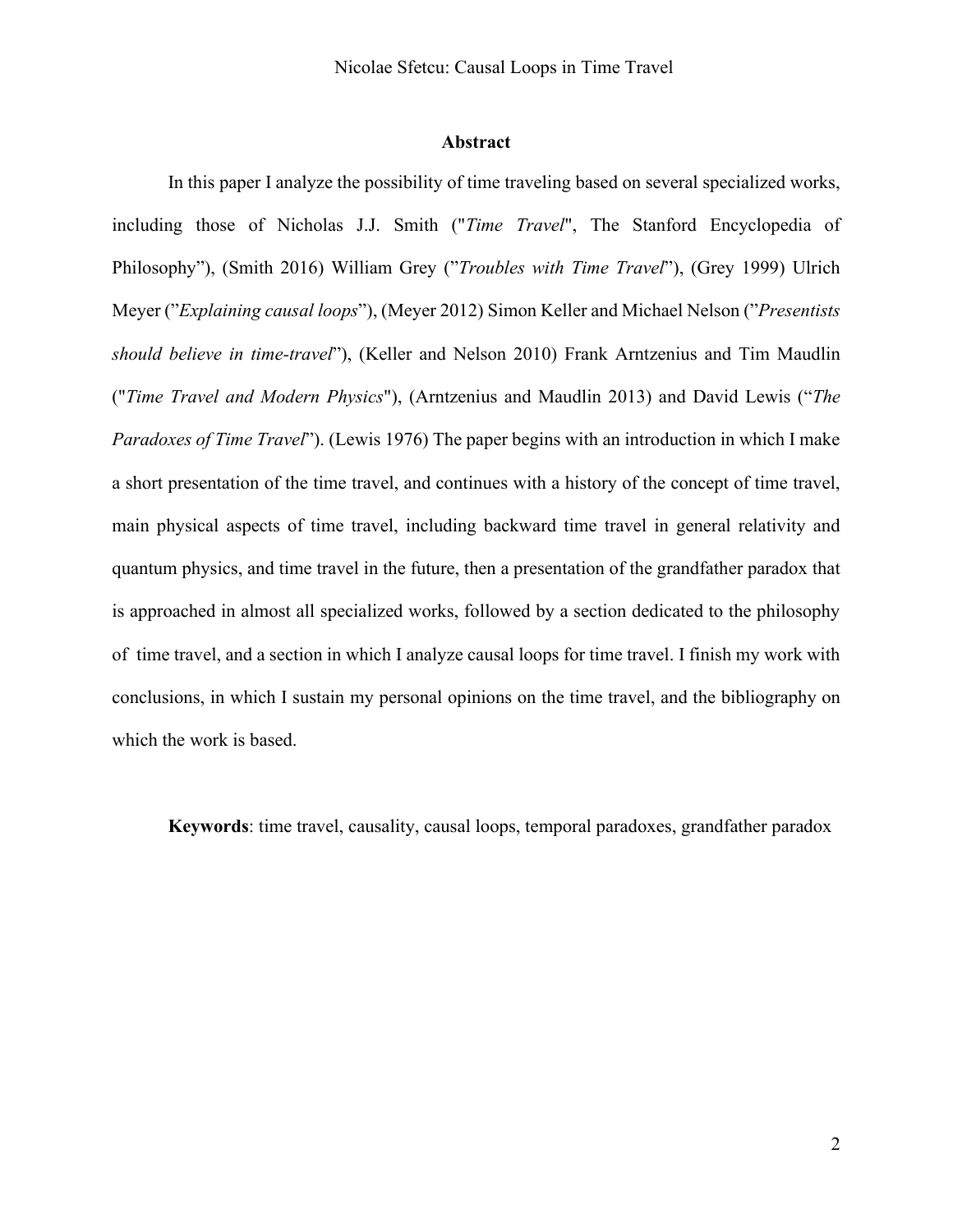#### **Introduction**

Time travel involves traveling in a time different from the present, in the past or in the future, basically without a space move with reference to a local coordinate system. Time travel can be made by a material body that may or may not be a living being, and for which a special device called the time machine is usually used.

Time travel is a recognized concept in philosophy and science, but whose scope is highly disputed, giving rise to numerous paradoxes in both philosophy and science. Time travel is considered by some accepted both in general relativity and quantum mechanics, but there is a unanimous consensus that it is not feasible with current technology. (Hawkins 2010) The raised issues are different for the time travel in the past compared to the time travel in the future.

Note that the following aspects are not considered to be time travel: sleep, cryogenic freezing, virtual reality simulator, crystal ball predictions, isolation, time zone change, etc.

The most well-known definition of time travel is given by Lewis: (Lewis 1976, 145–46)

"What is time travel? Inevitably, it involves a discrepancy between time and time. Any traveller departs and then arrives at his destination; the time elapsed from departure to arrival…is the duration of the journey. But if he is a time traveller, the separation in time between departure and arrival does not equal the duration of his journey.…How can it be that the same two events, his departure and his arrival, are separated by two unequal amounts of time?…I reply by distinguishing time itself, external time as I shall also call it, from the personal time of a particular time traveller: roughly, that which is measured by his wristwatch. His journey takes an hour of his personal time, let us say…But the arrival is more than an hour after the departure in external time, if he travels toward the future; or the arrival is before the departure in external time…if he travels toward the past."

Another definition of time travel (Arntzenius 2006) (Smeenk and Wüthrich 2011) equates it with the existence of the closed timelike curves (CTC), a Lorentzian manifold of a material particle in spacetime returning to its starting point.

Some authors accept the existence of two temporal dimensions, (Meiland 1974) and others consider scenarios with multiple "parallel" universes, each with its own four-dimensional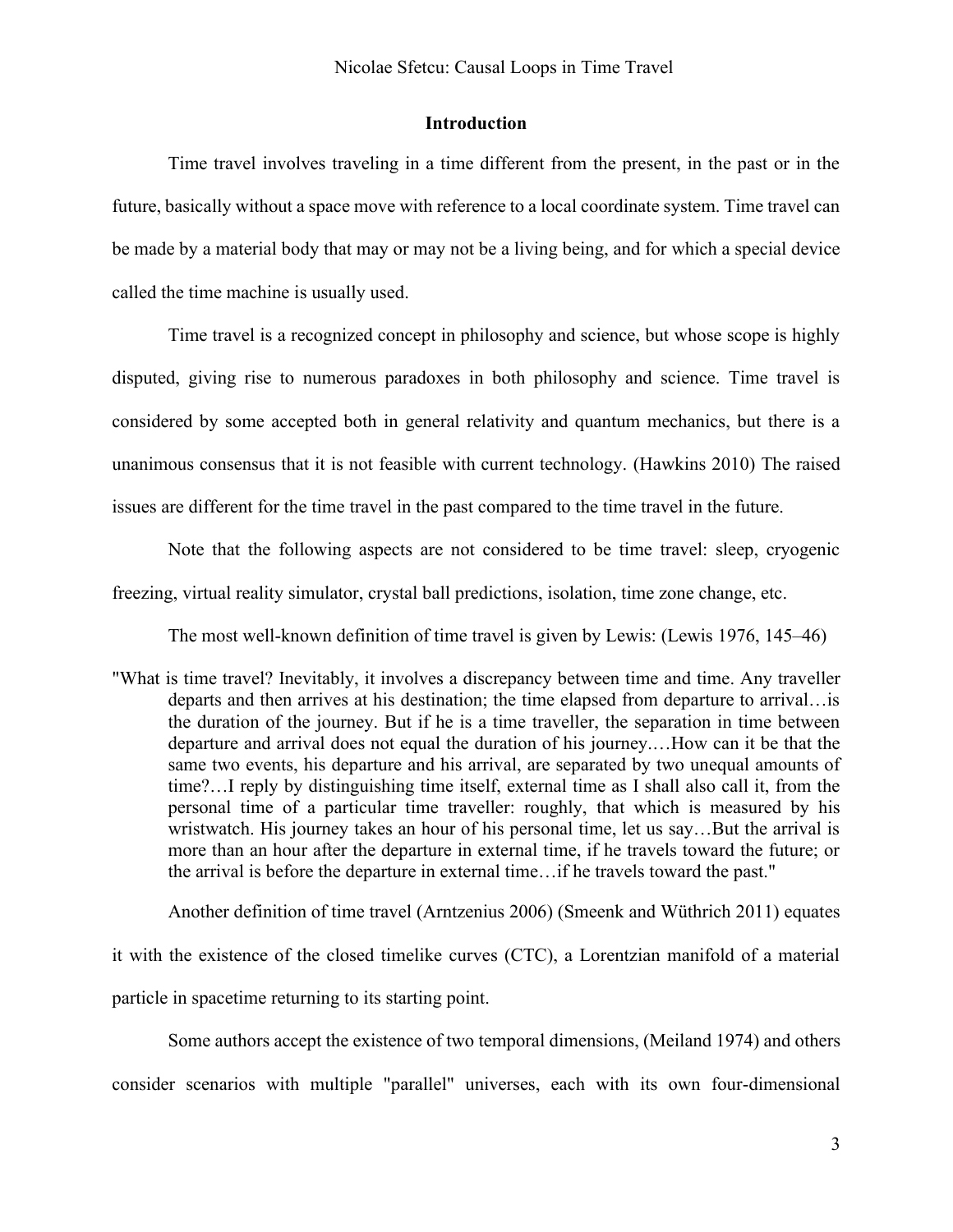spacetime. (Deutsch and Lockwood 1994) But the question is whether a travel in another temporal dimension or into another parallel universe is indeed a travel in time or a virtual one.

Examining the possibility of returning back in time in a hypothetical universe described by a Gödel metric, led Kurt Gödel to assert that time could be a kind of illusion, (Yourgrau 2005) just another dimension as space, resulting in a 4-dimensional "block".

#### **History of the concept of time travel**

Egyptian thinker Ptahhotep (2650-2600 BC) said: " Follow your desire as long as you live, and do not perform more than is ordered, do not lessen the time of following desire, for the wasting of time is an abomination to the spirit... " (Bartlett 2014)

The Incas regarded space and time as one concept called *pacha*. (Atuq Eusebio Manga Qespi 1994)

Ancient philosophy has had two different time-related concepts: the followers of the Greek philosopher Heraclit think that the world is a continuous stream, whereas those of the Parmenid's metaphysics claim that truth and reality are stable and eternal. Based on these metaphysical concepts, McTaggart developed an argument for the non-reality of time that has become a common starting point for discussion of his nature. (Lewis 1976) Only the Parmenian philosophy, according to which the past, present and future are as real as the present, can accept journeys in time. (Grey 1999)

Aristotle argued that changing the past surpasses even the power of God. For this reason, "no one thinks of the past, but of what is future and can be different." (Aristotle 1941)

In Hindu mythology, *Mahabharata*, there is the story of King Raivata Kakudmi, who travels to heaven to meet the creator of Brahma and is surprised to find out when he returns to Earth for many centuries.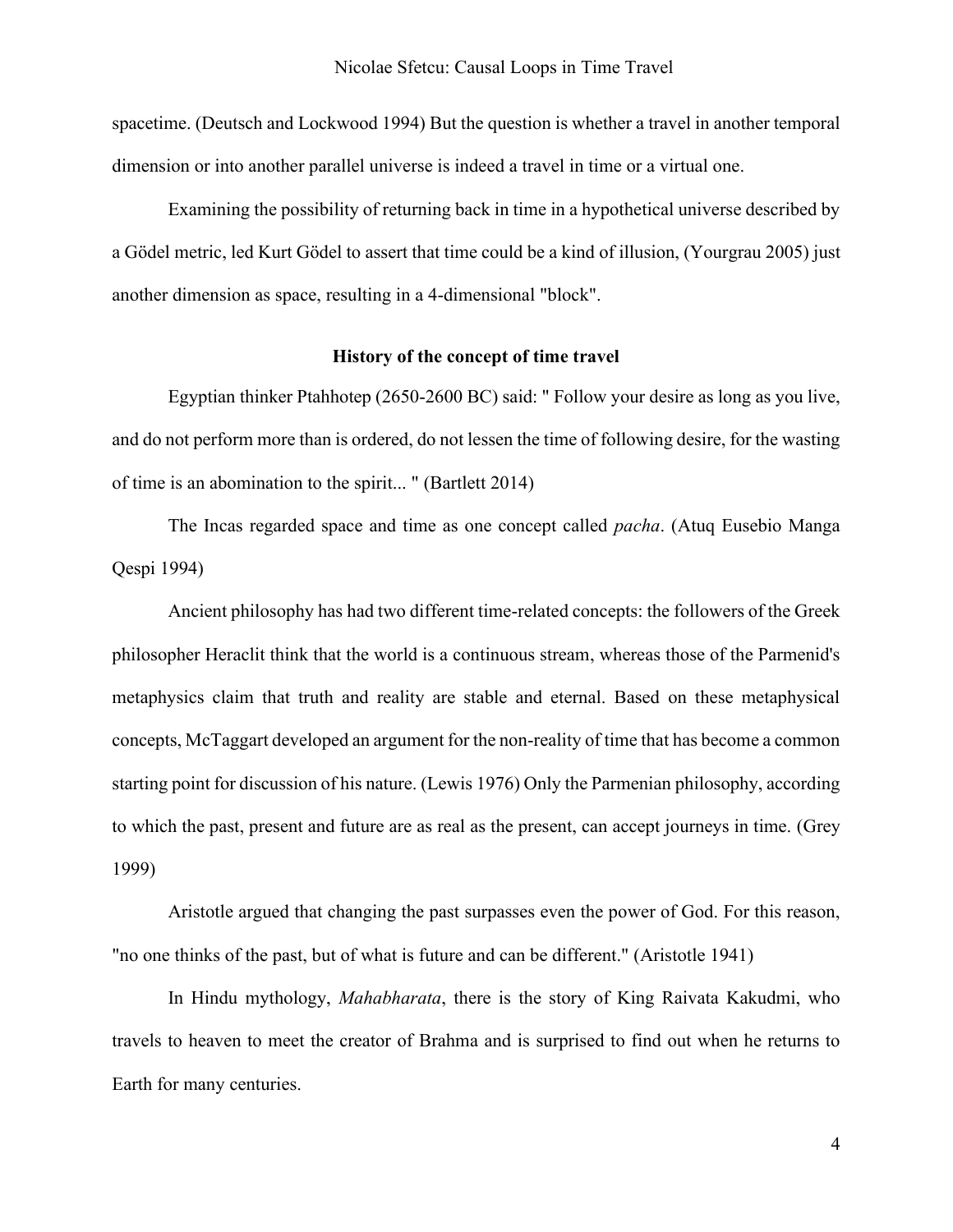#### Nicolae Sfetcu: Causal Loops in Time Travel

The Buddhist Pāli Canon states that Payasi Sutta says of one of Buddha's disciples, Kumara Kassapa, that he told him that "in the Heaven of Thirty-Three Devas, time passes at a different pace, and people live much longer. 'In our century; one hundred years, only one day, twenty-four hours would have passed for them.'" (Chattopadhyaya 1964)

Medieval philosophers and theologians have developed the concept of a universe with a finite past with a beginning, now known as temporal finiteism. (Craig 1979)

General relativity suggests that a proper space-time geometry or certain types of movement in space can allow time travel if these geometries or movements are possible. (Thorne, Braginsky, and Ginzburg 1994) The possibility of time-closed curves (worldines that form loops enclosed in space), such as Gödel space-time, for which there are solutions to general relativity equations, would allow the travel in the past, but the plausibility of solutions is uncertain.

For time travel, it is necessary to travel faster than the speed of light, as in the case of cosmic strings, wormholes, and Alcubier metrics. (Gott 2002) Hawking formulated the chronological protection conjecture, suggesting that the fundamental laws of nature do not allow the time travel, (S. W. Hawking 1992) but a clear decision can only be taken in a completely unified theory of quantum gravity. (Stephen W. Hawking et al. 2003)

Wormholes are a hypothetically curved space-time, allowed by Einstein's field relativity equations. (Visser 1996) Time travel is possible in this case if one end of the wormhole is accelerated to a significant fraction of the speed of light and then brought back to the point of origin. Alternatively, a single wormhole entry can be used to move it in the gravitational field of an object that has a higher gravity than the other input and then returns to a position near the other input. In both cases, the dilation of the time determines that the end of the wormhole that has been moved is less than the stationary end.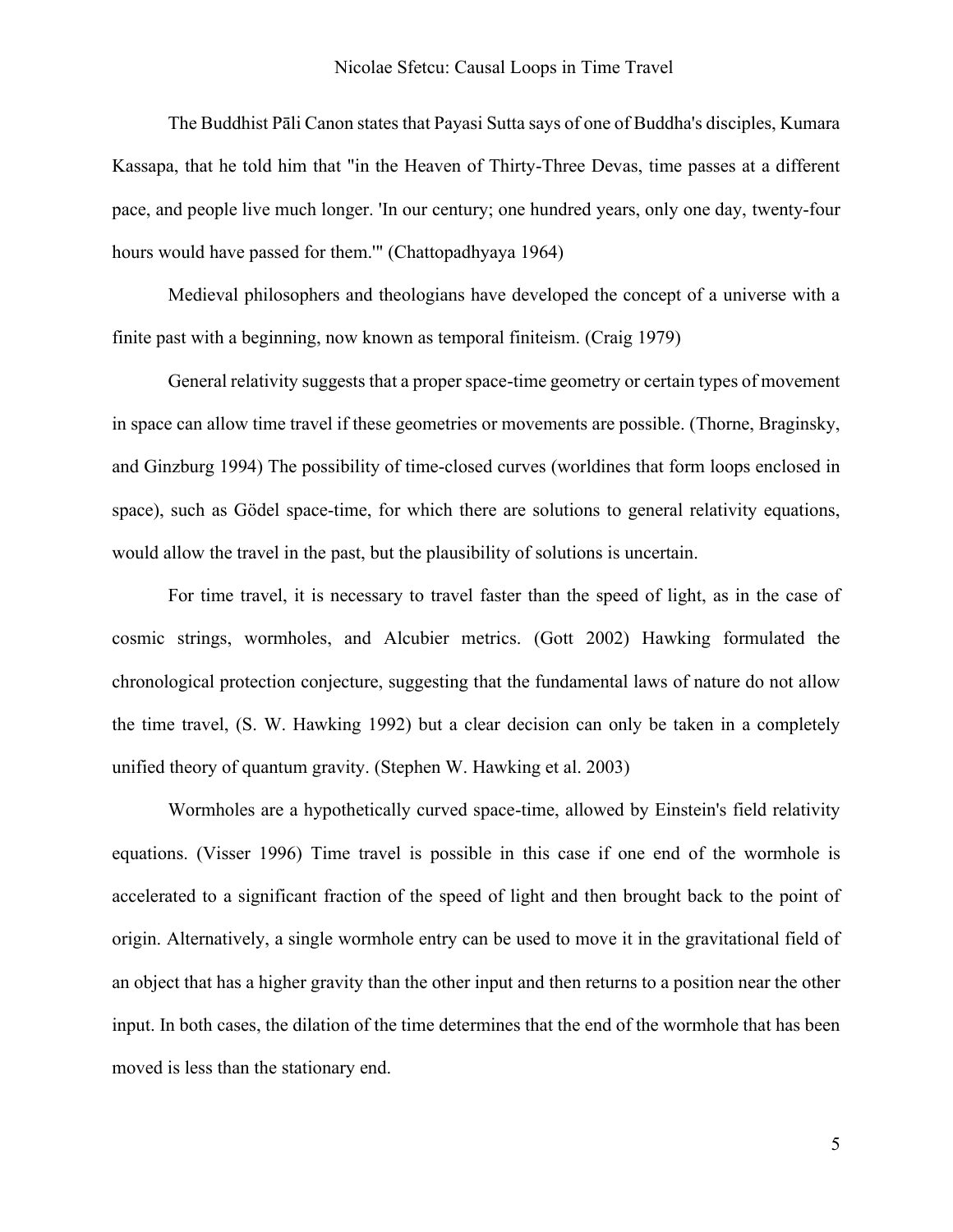The construction of a traversable wormhole would require the existence of a negative energy substance, and a distribution of energy that violates different energy conditions, but time travel would still be possible due to the Casimir effect in quantum physics. (Visser, Kar, and Dadhich 2003)

In the case of a signal with a speed less than or equal to the speed of light, the transmission occurred prior to reception. If the speed is higher than the speed of the light, the signal is received before it is sent. (Jarrell 2006) It can be said that the signal has shifted back in time (tachyon antiphone). (Kowalczyński 1984)

In quantum mechanics there are phenomena such as quantum teleportation, the Einstein-Podolsky-Rosen paradox, or quantum inseparability that could allow time travel. Bohm's interpretation assumes that some information is instantly exchanged between the particles to keep the correlations between them, (Goldstein 2017) effect called Einstein's "spooky action at a distance." But modern theories do not allow time travel due to the conservation of causality.

Everett's multiple worlds in quantum mechanics provide a solution to the paradox of the grandfather, involving the traveler's idea of time arriving in a universe different from the one he comes from; but in such a case, this is not a "real-time" journey. (Arntzenius and Maudlin 2013)The accepted interpretation of multiple worlds suggests that all possible quantum events can appear in mutually exclusive histories. (Arntzenius and Maudlin 2013) Stephen Hawking argues that every traveler should experience only one self-consistent history, so that time travelers stay in their own world rather than travel to another. (S. Hawking 1999)

Daniel Greenberger and Karl Svozil proposed a quantum model for the timeless paradox: (Greenberger and Svozil 2005) the past observed today is deterministic (only one possible state),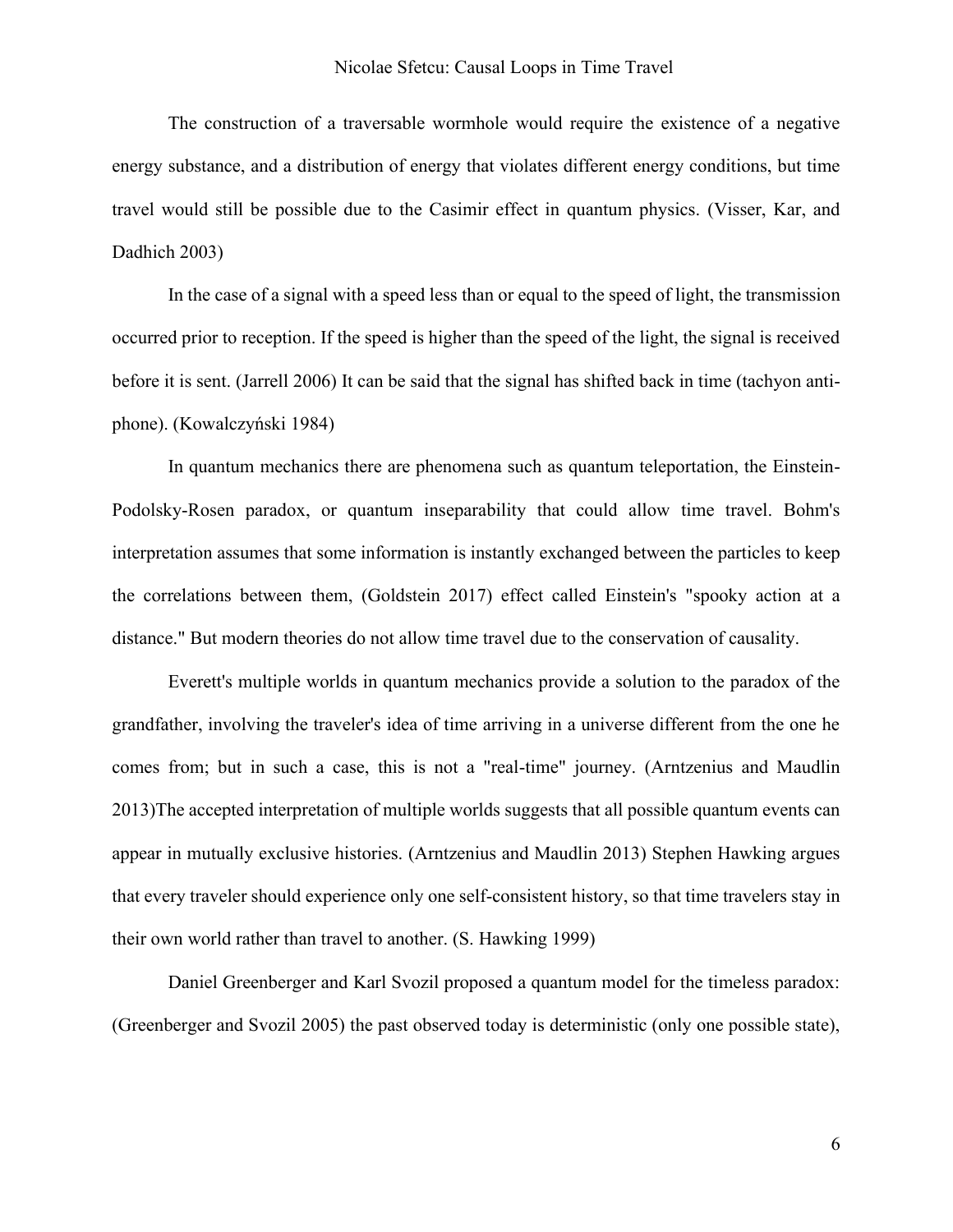but the present observed in the past has many possible states until the actions (inevitable) cause them to collapse into one state.

The travel in the future presupposes the expansion of time, a direct consequence of the inversion of the speed of light, (Ferraro 2007) by moving at relativistic speeds or by the effects of gravity. (Serway, Beichner, and Jewett 2000)

#### **Grandfather paradox**

The most well-known example of the impossibility of traveling in time is the grandfather paradox or self-infanticide argument: (Horwich 1987) a person who travels in the past and kills his own grandfather, thus preventing the existence of one of his parents and thus his own existence. A philosophical response to this paradox would be the impossibility of changing the past, (Swartz 2001) like Novikov self-consistency principle (if an event exists that would cause a paradox or any "change" to the past whatsoever, then the probability of that event is zero, thus it would be impossible to create time paradoxes). The paradox involves any action that changes the past. (Smith 2016)

Grandfather paradox is presented in many ways: physicist John Garrison presents a variation with an electronic circuit that sends a signal through a time machine that decays alone and receives the signal before sending it, (Garrison et al. 1998) and the self-infanticide paradox involves returning to time and killing one's own person while he was a child. (Horwich 1987)

From a logical point of view, the paradox is a logical contradiction: if an event has taken place in some way, there is no possibility that the event has occurred otherwise. (Swartz 2001) Bradley Dowden argues that the possibility of creating a contradiction excludes travel in the past.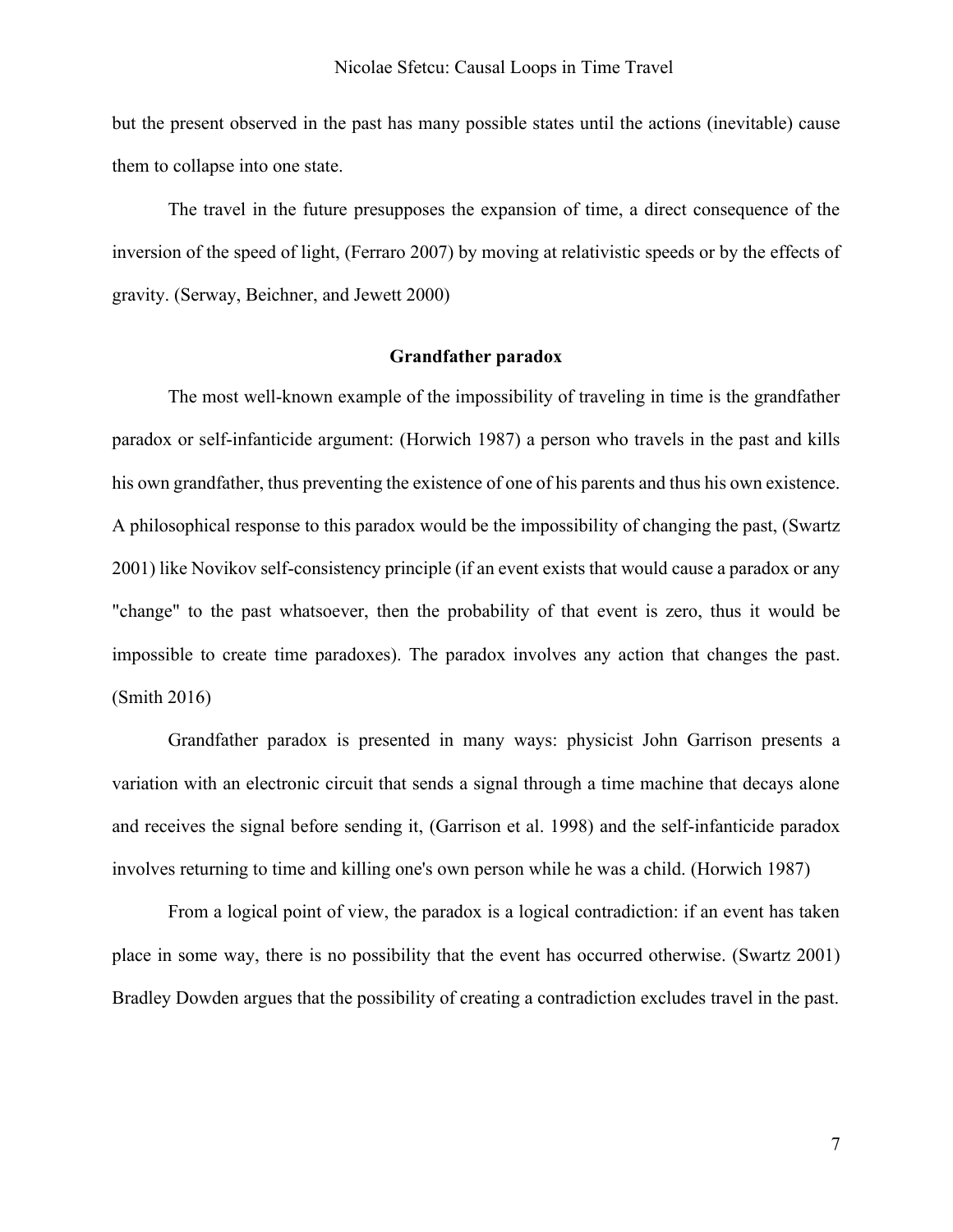An approach to this paradox is a parallel universe: when the time traveler kills his grandfather, he kills in fact a parallel version of his grandfather, and the original universe of the time traveler is unchanged; in other variants, the time traveler tries but fails to kill his grandfather.

According to Novikov self-consistency principle, physics in or near closed timelike curves (time machines) can only be in accordance with the universal laws of physics, and so only coherent events can occur. Novikov used the example given by Joseph Polchinski for his grandfather paradox to show how this system can be solved in a coherent way that avoids the grandfather paradox, although it creates a causal loop. (Lossev and Novikov 1992) Hawking states as follows:

"By traveling in a space ship on one of these closed timelike curves, one could travel into one's past. This would seem to give rise to all sorts of logical problems, if you were able to change history. For example, what would happen if you killed your parents before you were born. It might be that one could avoid such paradoxes by some modification of the concept of free will. But this will not be necessary if what I call the chronology protection conjecture is correct: The laws of physics prevent closed timelike curves from appearing." (S. W. Hawking 1992)

Lewis' own solution to this problem has been widely accepted: the traveler may enter the

past without killing his grandfather, but we still have a contradiction: for he can do it and cannot

#### do it:

" Could a time traveler change the past? It seems not: the events of a past moment could no more change than numbers could. Yet it seems that he would be as able as anyone to do things that would change the past if he did them. If a time traveler visiting the past both could and couldn't do something that would change it, then there cannot possibly be such a time traveler." (Lewis 1976)

Grandfather's shooting is compossible with the facts about his weapon, his formation, his

mood, and so on, but it is not compossible with other facts, such as the fact that his grandfather

did not die this way. Thus, "murder" is true in a sense (relative to a set of facts) and false in a

different sense (to another set of facts), but there is no sense in which it is both true and false. So,

there is no contradiction here - just an ambiguity. (Smith 2016)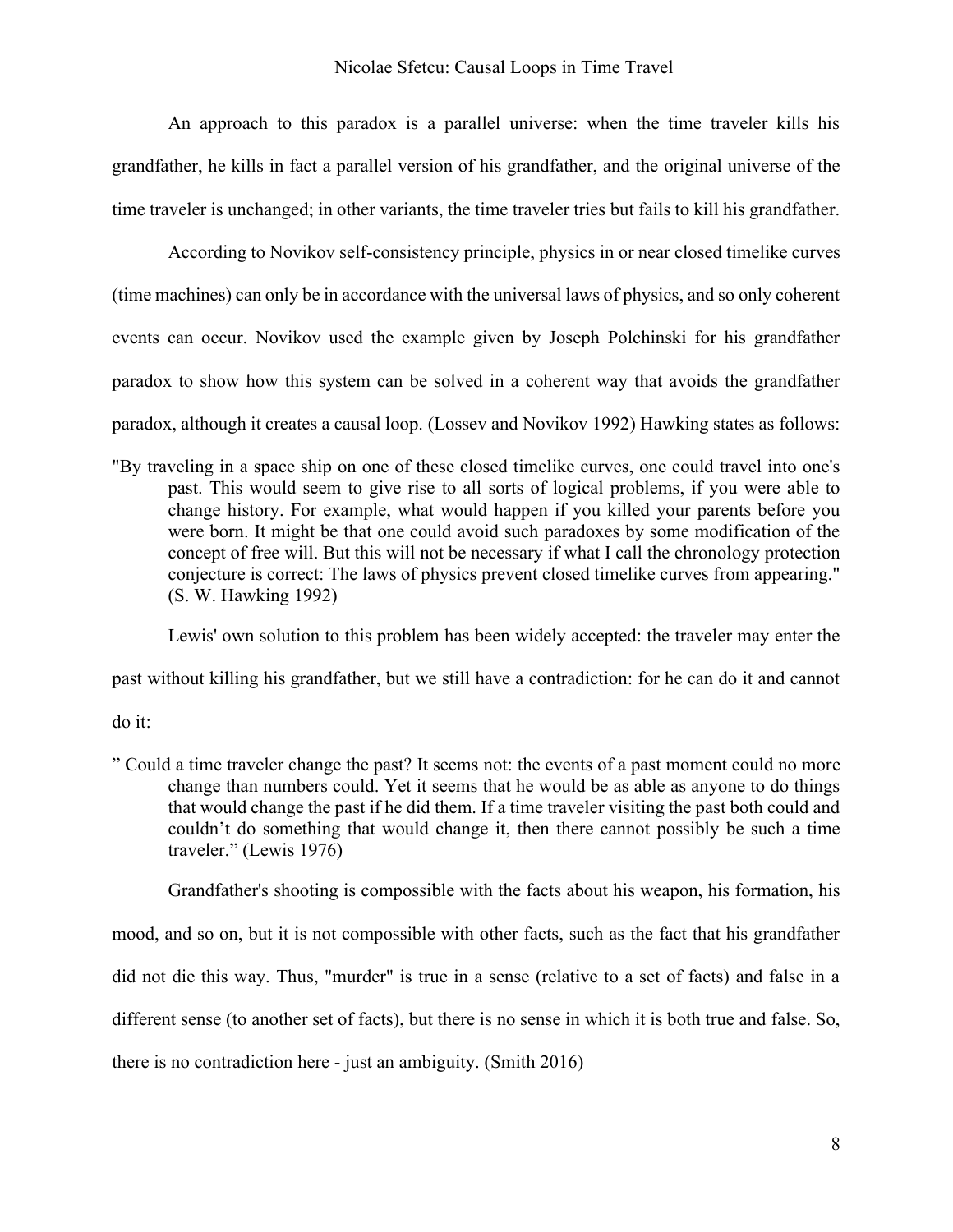#### **The philosophy of time travel**

Newton supported the idea of absolute time, unlike Leibniz, for which time is only a relation between events and cannot be expressed independently, a statement in concordance with the relativity of space-time. (Crisp 2007)

Eternalism claims that the past and the future exist in a real sense, (Crisp 2007) going to the idea that time is a dimension similar to spatial dimensions, that future and past events are "present" on the axis of time, but this view is challenged. (Maudlin 2010) On four-dimensional vision, the universe is an existing space-time topology, containing everything that has happened, everything that happens and everything that's going to happen. It follows that there is no singular moment to be considered as insignificant as present. (Keller and Nelson 2010) Time travel is possible if the four-dimensional vision including the time is correct, but it is not possible if presentism is true. William Godfrey-Smith says that "the metaphysical image underlying the discussion of time travel is that of the universe block, in which the world is conceived as extended in time as it is in space." (Godfrey-Smith 1980)

Prezentism claims that the future and the past only exist as changes, and they do not have a real existence of them, there is only the present. Thus, time travel would be impossible because there is no future or past. (Crisp 2007)

"Relativized presentism" admits that there are infinite reference frames, each of them having a different set of simultaneous events, making it impossible to distinguish a single "real" present and therefore all events in time are real - blurring the difference between presentism and eternalism - each frame of reference exists in its own reality.

According to the philosophical theory of composability, if the past *exists* in a certain way, it is not possible for it to be different. What can happen in the past is limited to what has happened, to prevent logical contradictions. (Lewis 1976)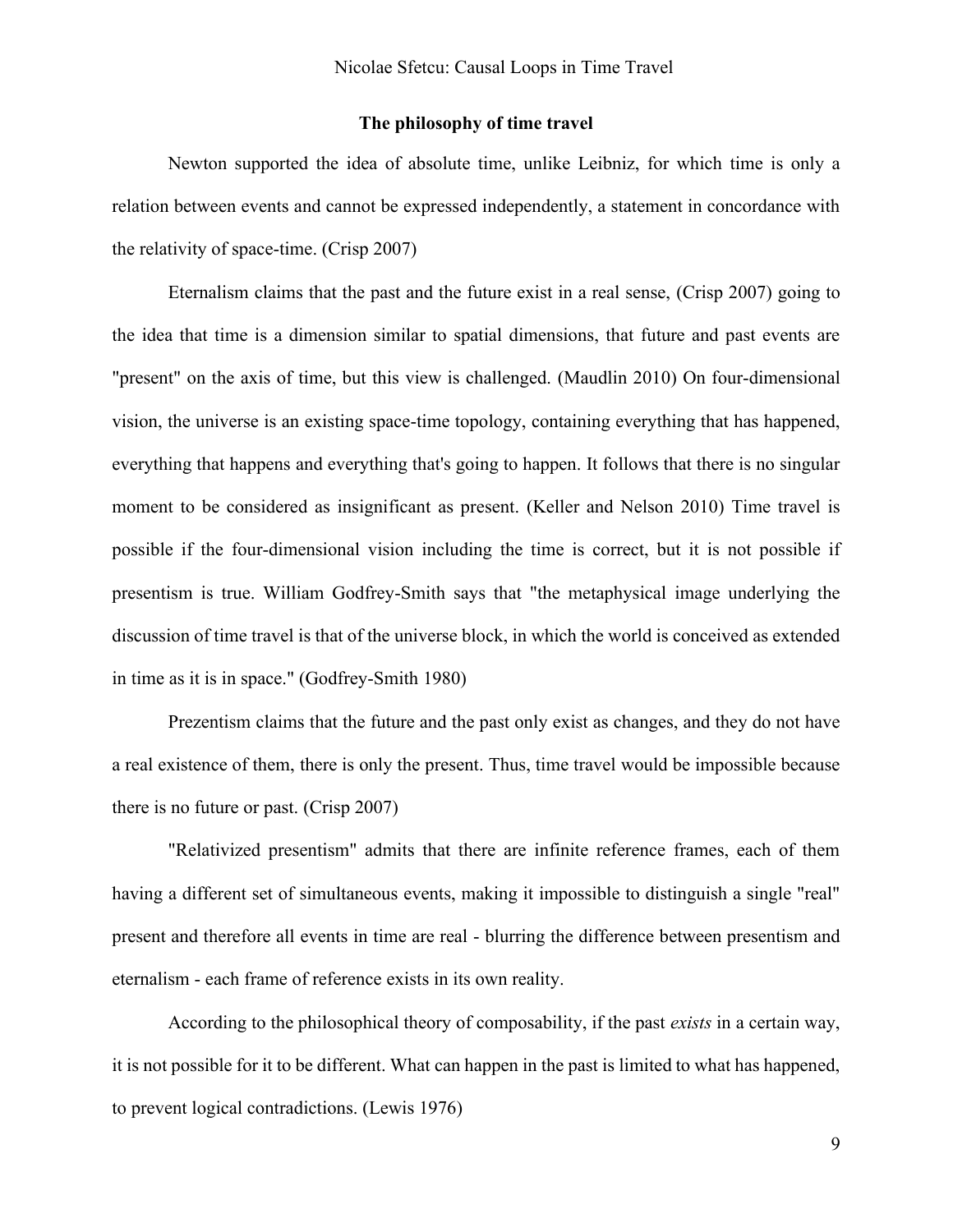A traditional realistic position in ontology is that time and space have existence apart from the human mind. Idealists, by contrast, deny or doubt the existence of independent mind-set objects. Some anti-realists, whose ontological position is that there are objects outside the mind, doubt however of the independent existence of time and space.

There was also a debate between the definition of space and time notions as real (absolute) objects or simple orders of real (relational) objects, backed by Isaac Newton and Gottfried Leibniz respectively (the principle of sufficient reason and identity of indiscernibles).

The conventionalist position states that there is no fact about matter, everything is decided by convention. Thus, Henri Poincaré argued that the geometry applied to a space was decided by convention.

A solution to the problem of the direction of time has a metaphysical vision, in which the direction of time results from an asymmetry of causality. A second family of solutions to this problem finds the existence of the direction of time as being related to the nature of thermodynamics (entropy). A third type of solution claims that physical laws are not symmetrical in the sense of reversing time.

Endurantism states that for an object to persist over time, it must exist completely at different times. Perdurantism claims that for a thing to exist in time, it must exist as a continual reality, considering an ensemble of all its "temporal parts" of existence.

According to the Heraclitean metaphysical conception, there is no field of the fact of a determined future, no inhabitant of the future, though it will exist. And the past is considered fixed and determined and can not be changed. The travel to the future in this context would be excluded, because we simply do not go anywhere.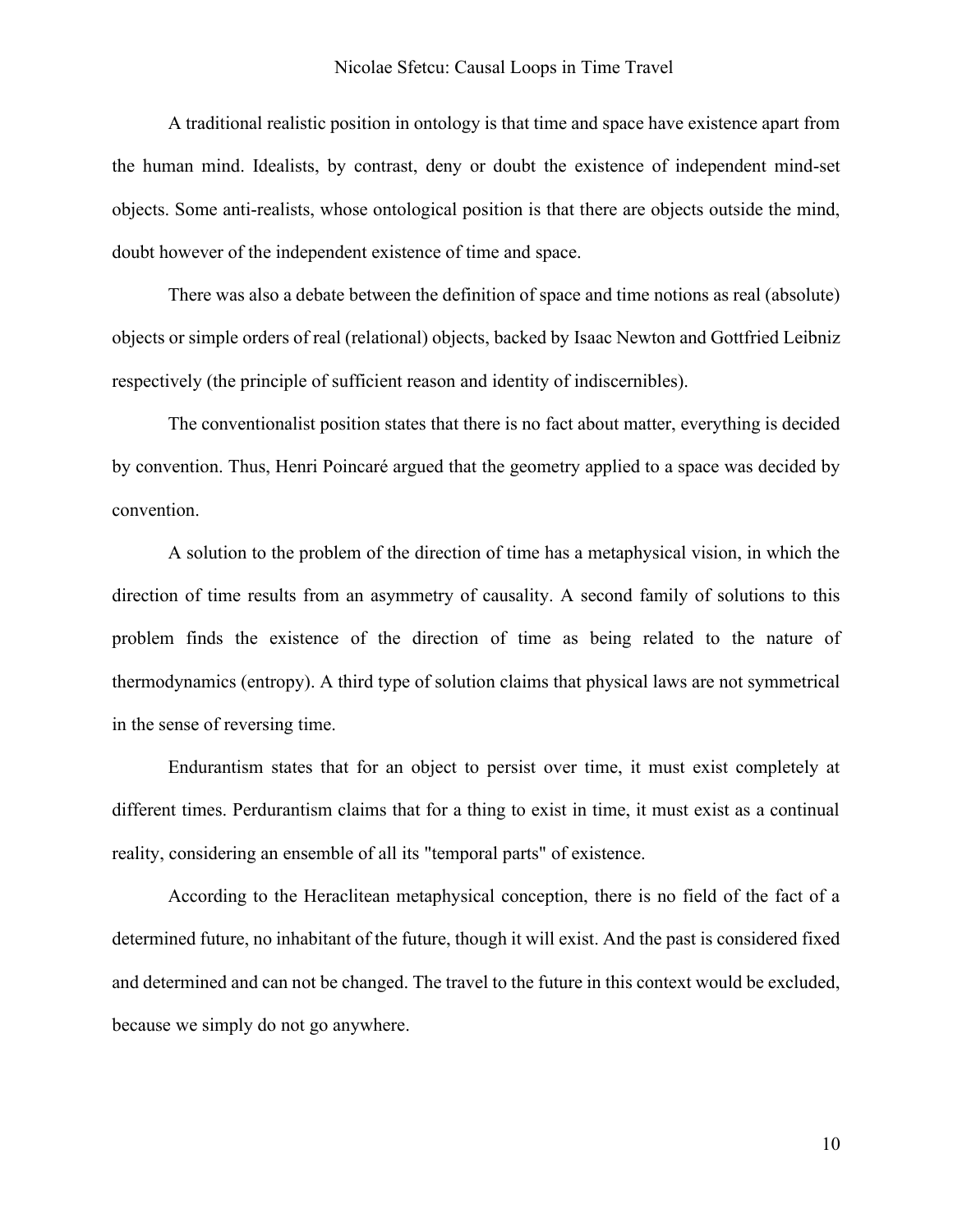#### **Causal loops**

There is, among some scientists and philosophers, the idea that any theory that would allow the time travel would introduce causal issues. (Bolonkin 2011) These types of temporal paradoxes can be avoided by the Novikov self-consistency principle or by a variation in the interpretation of many worlds with interacting worlds. (Everett 2004)

The classic argument against backward causality is the *bilking argument*. (Horwich 1987) If an event A causes a previous event B, bilking recommends an attempt to de-correlate A and B, that is to bring A in cases where B did not occur and prevent A in cases where B occurred.

A causal loop is a sequence of events (actions, information, objects, people) (Lobo and Crawford 2002) where an event A causes another event B, which determines the first event A. (Rea 2014) At such events in spacetime their origin can not be determined. (Lobo and Crawford 2002) Events that form a loop must not be the complete causes of each, nor the complete effects of another. In a causal loop there may be secondary causes or external events. If there are no such causes or events, it is said that the loop is *causally isolated*.

Backward causality presupposes a closed ontological future - a metaphysical time position usually called eternalism, a specific form of non-presentism. (Faye 2001)

Backward time travels determine causality loops? Hanley (Hanley 2004) asserts that there can be a backward time travel and a reverse causality without any causal loops. (S. W. Hawking 1992) Monton (Monton 2009) criticizes Hanley's example but agrees with his statement.

The world in which we live has, according to David Lewis, a Parmenidean ontology: "a manifold of events in four dimensions," and the occupants of the world are the 4-dimensional aggregates of the stages - "temporal lines". (Lewis 1976) However, the time traveler is not like other aggregates; "If he travels to the past it is a zigzag line." (Lewis 1976) There may also be broad lines that are travels in the future. This Parmenidean world of temporal stages immediately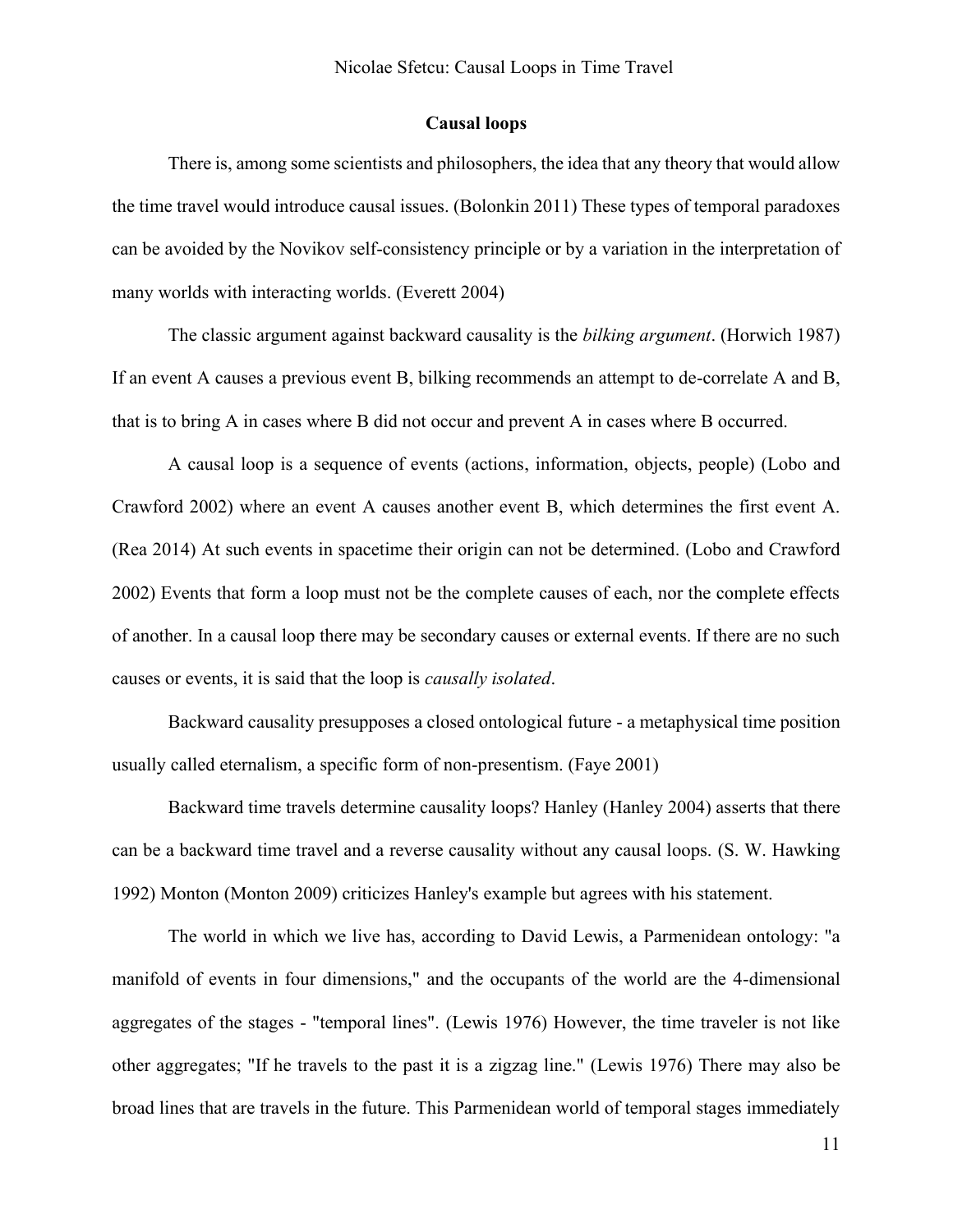removes the "no destination" objection to the time travel. Four-dimensional geometry provides the means to record the travel of the time traveler.

Many believe that causality loops are not impossible or unacceptable, but only inexplicable. There were two main types of response to this objection. Lewis (Lewis 1976) accepts that a loop (as a whole) would be inexplicable, such as Big Bang or the disintegration of a tritium atom, but it is just strange, not impossible. Similarly, Meyer (Meyer 2012) argues that if someone asks for an explanation of a loop (as a whole), the fault would fall on the person who asked the question, not on our inability to answer. Another answer, Hanley, (Hanley 2004) is to deny that (all) causality loops are inexplicable. Mellor (Mellor 1998) believes that in such loops the chances of events will not be related to their frequencies, according to the law of the large number. Berkovitz (Berkovitz 2001) and Dowe (Dowe 2001) argue that Mellor fails to establish the impossibility of causality loops.

The causal loops in backwards time travel involve events that appear to "come from nowhere," (Smith 2016) paradoxical "self-existent" objects or information, resulting in a *bootstrap paradox*. (Toomey 2007) A time traveler who steals a time machine from the local museum to make a journey in time and then give the machine same time to the same museum at the end of the travel (that is, in the past); in this case, the car itself is never built by anyone - it simply exists. (Everett and Roman 2012) Everett gives an example of an *informational paradox*: a time traveler copies a mathematical demonstration from a manual, then travels back in time to meet the mathematician who firstly published the demonstration, the mathematician simply copied the demonstration at one time before the publication, in which case the information in the demonstration had no origin. (Everett and Roman 2012) Or an *ontological paradox*: (Smeenk and Wüthrich 2011) Kelley L. Ross (Ross 2016) gives the example of a physical object whose world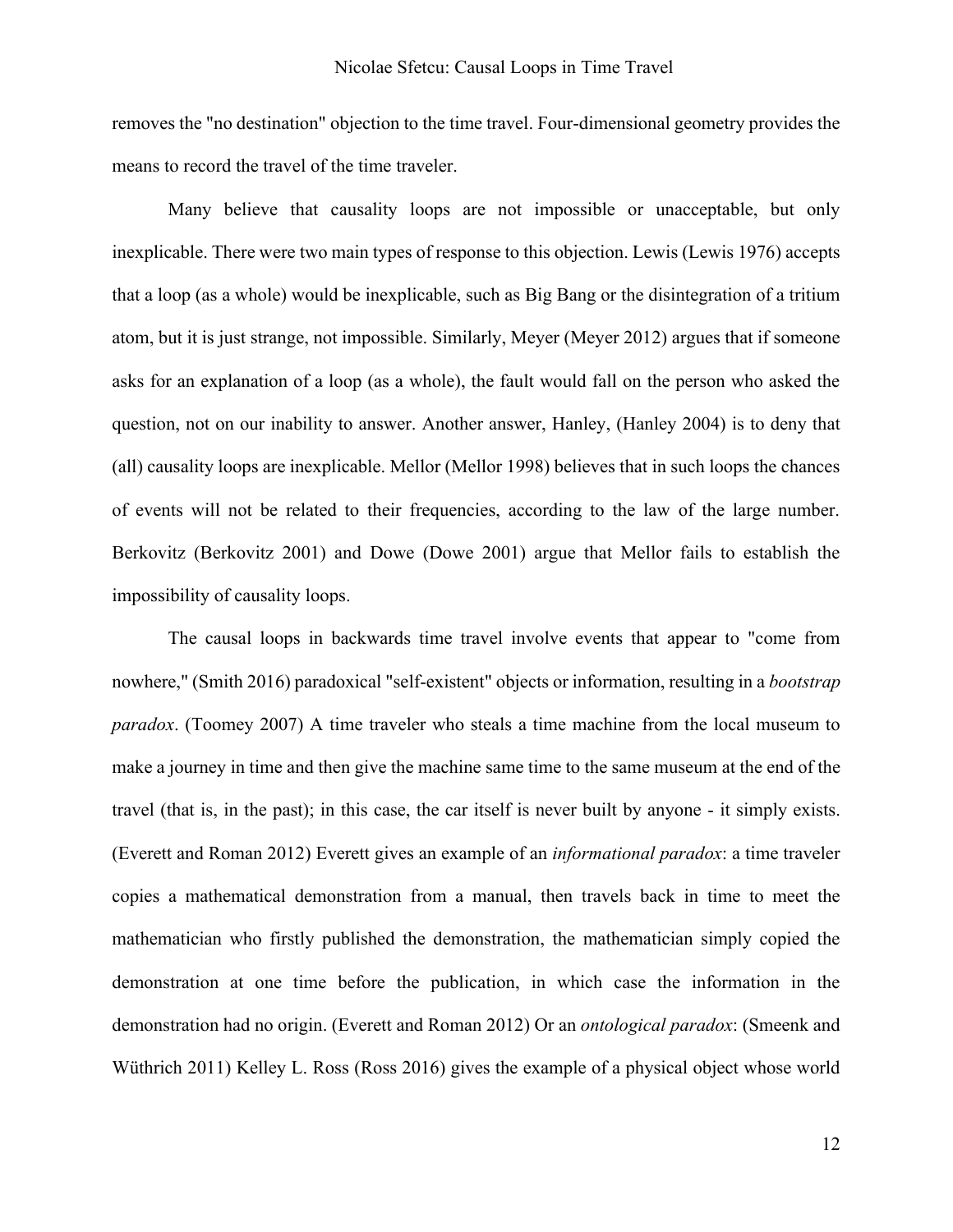line or history forms a closed loop over time where there may be a violation of the second law of thermodynamics: a clock is given to a person, and 60 years later the same clock is brought back in time and given to the same person. Ross states that the entropy of the clock will increase, and the clock transmitted back in time will be more worn out with each repetition of its history.

Andrei Lossev and Igor Novikov have named such objects without origin *Jinn*, with the singular term *Jinnee*. (Popper 1985) An object that makes the circular passage through time must be identical whenever it is returned to the past, otherwise it would create an inconsistency.

Krasnikov writes that these paradoxes always involve a physical system that evolves at a stage in a way that is not governed by its laws. He does not find this paradoxical and assigns the problems regarding the validity of the time travel to other factors in the interpretation of general relativity (Krasnikov 2002)

General relativity allows some solutions that describe universes that contain closed timelike curves, or world lines that lead to the same point in space. (Gödel 1949) Igor Dmitriyevich Novikov said about the possibility of closed timelike curves (CTCs) that only self-regulatory travels would be allowed. (Novikov 1983) He suggested the *principle of self-consistency*, which says that *the only solutions to physics laws that may appear locally in the real universe are those that are self-consistent at a global level*. Novikov's opinions are not widely accepted. Visser sees the causal loops and Novikov's self-consistency principle as an ad-hoc solution and assumes that there are far more detrimental implications of time travel. (Nahin 1999) Krasnikov finds no inherent fault in the causal loops but finds other problems with time travel in general relativity. (Krasnikov 2002)

Ulrich Meyer states that saying causality is mysterious is to say that it is always inexplicable, and he do not think it is right. The causality curves may admit all the explanations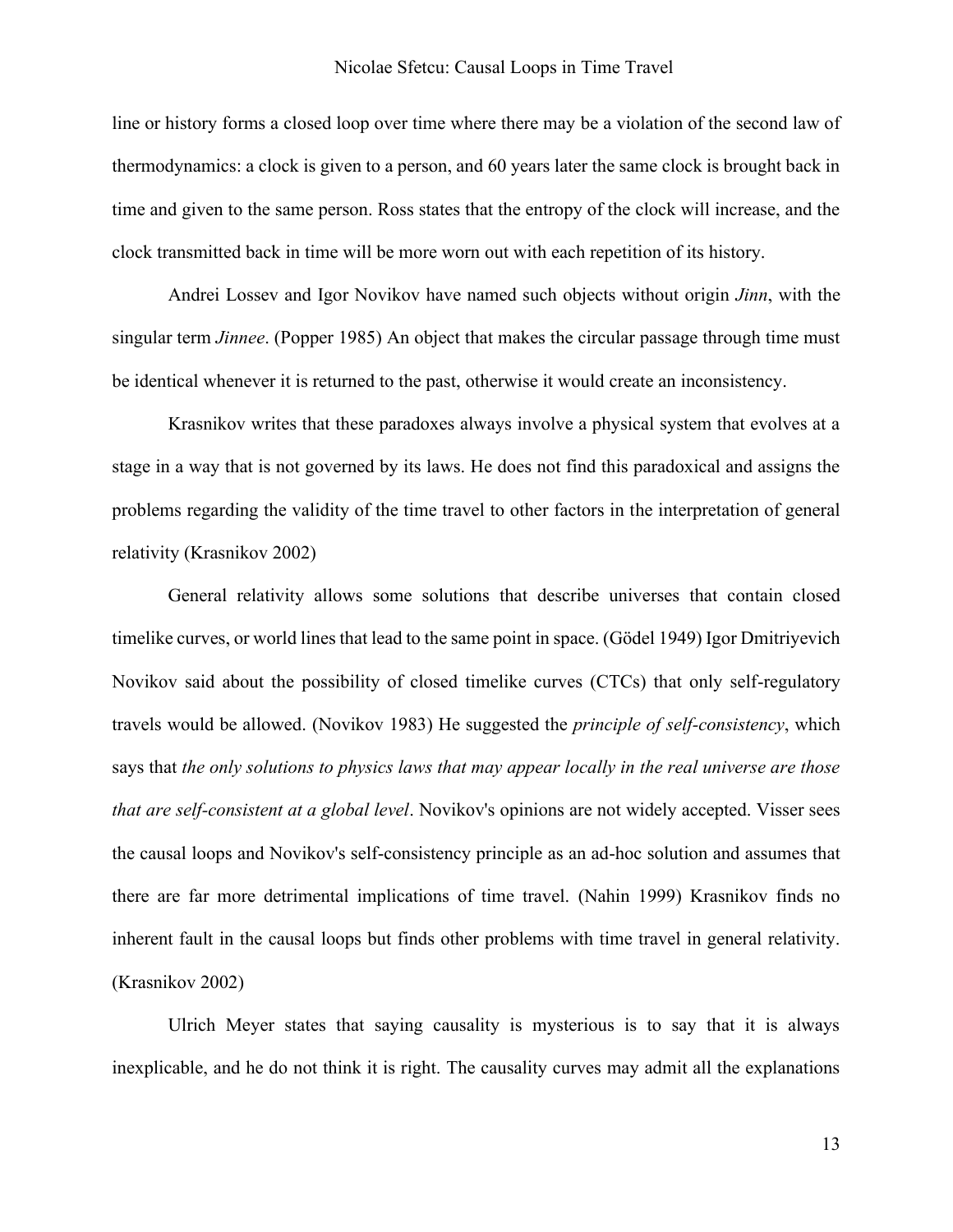that they might reasonably require. (Meyer 2012) Asking for all events, including those in the causal loops, to be explicable, is to support Leibnitz's *principle of sufficient reason* (PSR) 1 , but there are different ways of understanding this principle, such as PSR reading as a causal principle: (Meyer 2012).

One version would be that *each event has a sufficient reason*, PRS1, (Schlesinger 1995) which implies inference at the best explanation. This version often leads to infinite chains of events where each event is caused by the previous, *ad infinitum* (such as standard classical mechanical models where all events at a given moment are caused by events from a previous time, which, in turn, are caused by events at a previous moment, and so on), (Meyer 2012) also valid for causal loops. PRS1 requires that each event has a causal explanation, not that the chain of explanations ends somewhere. But PRS1 is not exactly what Leibniz had in mind when he developed the principle of sufficient reason in *De rerum originatione radicali* (1697):

"Let us imagine that the book of the elements of geometry has always existed, one always copied from another; it is evident that, even if a reason can be given for the present book from a past one, from which it was copied, nevertheless we shall never come upon a full reason no matter how many past books we assume, since we would always be right to wonder why such books have existed from all time, why books existed at all, and why they were written in this way. What is true of books is also true of the different states of the world; for a subsequent state is in a way copied from a preceding one (although according to certain laws of change). And so, however far back you go to earlier states, you will never find in those states a full reason why there should be any world rather than none, and why it should be such as it is." (Leibniz 1956)

By its very nature, a complete reason could not be a causal reason and would therefore overcome what is in question in PRS1.

The second interpretation of the principle is: *There is a sufficient reason why the whole world is as it is* (PRS2):

 $<sup>1</sup>$  The principle of sufficient reason states that everything must have a reason, cause or motive</sup> (Rescher 1991)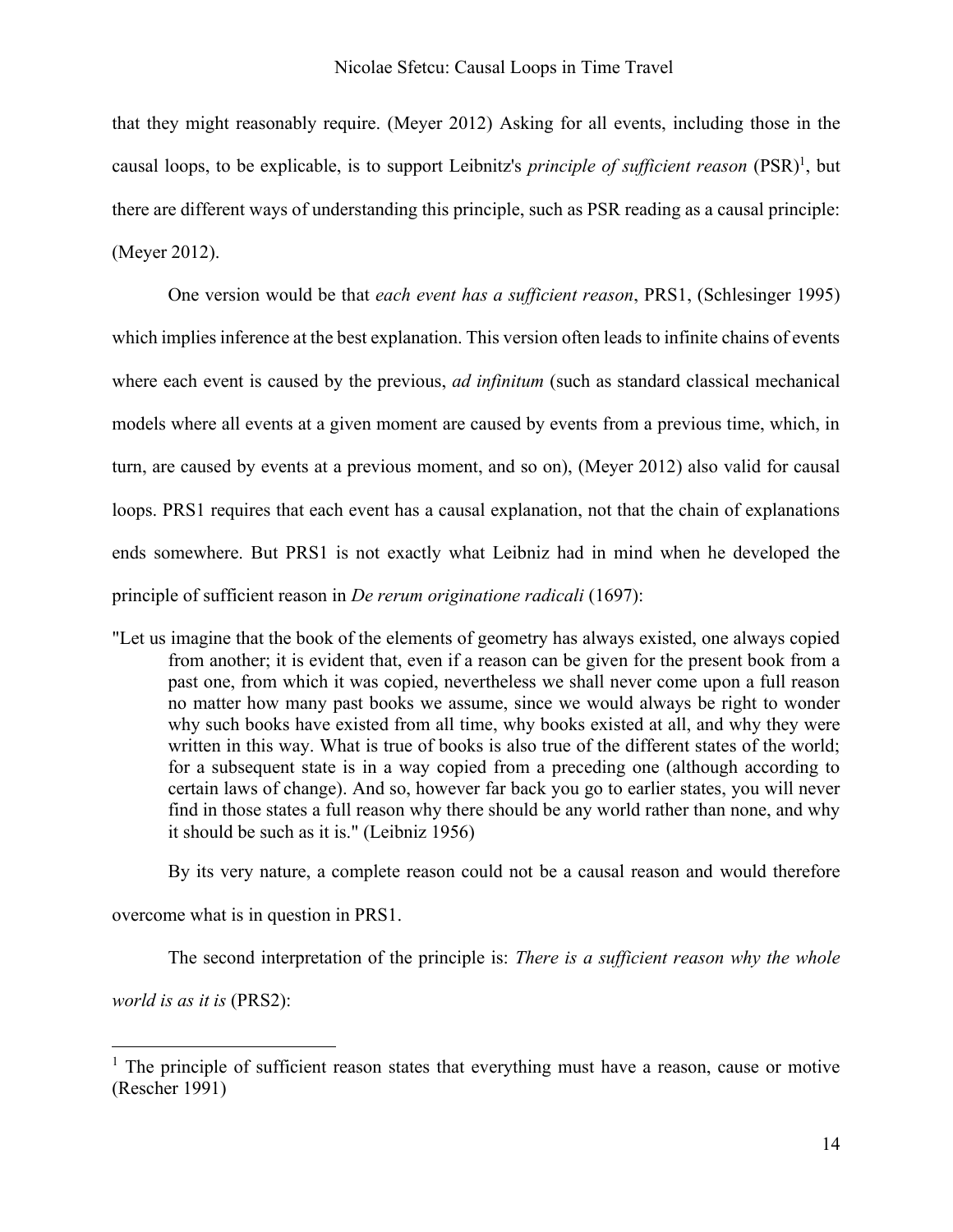"... we might be able to explain the existence of a time machine at  $t_1$  in terms of the existence of a time machine at t<sub>2</sub>, but thisdoes not appear to explain why there is a time machine at all. But if we take this worry seriously then we should also worry about, say, why it is that there are electrons. We can easily explain this causally, in terms of the laws of nature and the fact that there were electrons 5 minutes ago. But then the question arises why those earlier electrons existed, and we are quickly led into an infinite regress of causal explanations that never succeed in giving a full reason for why there are any electrons at all." (Meyer 2012)

PRS2 has the undeniable consequence of excluding contingent truths, resulting that PRS2 "is false and that requests for full explanations are misguided." (Meyer 2012) It follows that if the laws of nature co-operate, then the events that form a loop can be explained causally. Asking for a more detailed or "complete" explanation of the causal loop is asking for something that is impossible. "In this case, the blame would fall on the person asking the question, not on our inability to answer it." (Meyer 2012)

Causal priority (certain sequences of related events) may be different from temporal priority (total events). If the cause was later than the effect, then the cause should be unstoppable. But, in general, we can intervene in the world to provoke or prevent contingent incidents. If the cause of an event is in the future, then such interventions are subject to clear constraints, and in some cases it will prove impossible. (Grey 1999)

Simon Keller and Michael Nelson (Keller and Nelson 2010) state that there is no premise of a preferential specificity involved in any argument, so that there is no special issue for time travel in terms of presentism.

Wheeler and Feynman (Wheeler and Feynman 1949) were the first to argue that the fact that nature is continuous does not involve causal paradoxes.

#### **Conclusions**

One of the backward time traveler's themes is when he turns out to be his own parent, (Ayer 1956) or even both his own parents in the event of a change of sex of the time traveler. The idea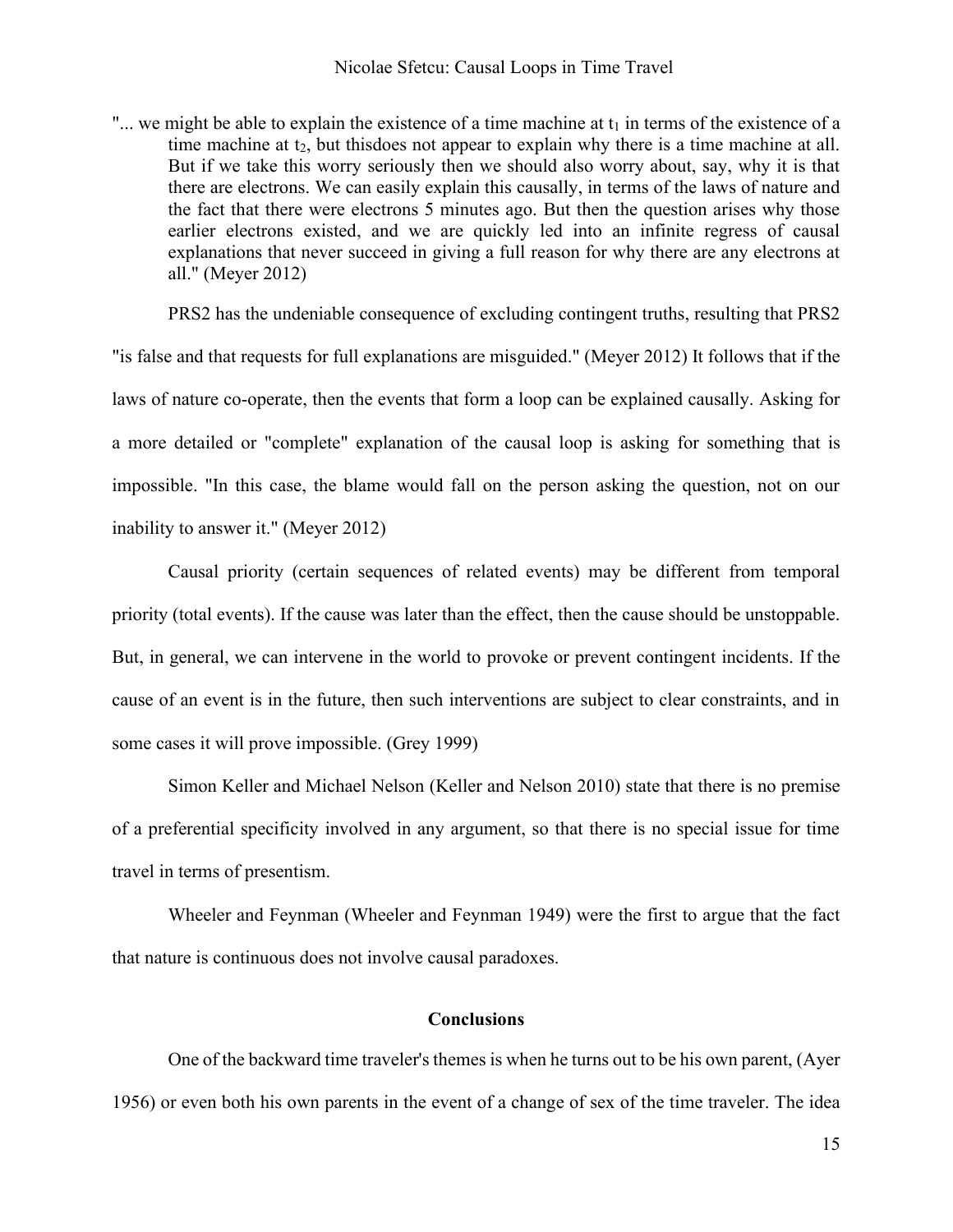of time travel is bizarre from a Heraclitean metaphysical perspective. (Grey 1997) The concept of time is traditionally based, making an analogy with space, on an extra feature, the asymmetry. The past is fixed (the field of the past events, determined), the future is fluid (expressions of the same Heraclitean metaphysical intuition). If time is assimilated with the "directions" given by thermodynamics, cosmology and psychology, the reversal of time makes sense. But if the passage of time is the updating of the possibilities, the reversal of time would imply the absurdity of the "re-potentialization" of the past. ((Grey 1999), see also (Čapek 1961)) The past is not potentiality. What will be is not yet determined. The future is inactive in that it is not yet active, and therefore has potential, unlike the past that has been active and has no longer potential.

From a Parmenidean perspective, the existence of alternative chronological order, designated as "personal" and "external" time in Lewis' analysis, (Lewis 1976) is not sanctioned by the alternative measurements of physics. This temporal dualism between experimental time and physical time has a Cartesian resonance.

Frank Arntzenius and Tim Maudlin consider (Arntzenius and Maudlin 2013) that most of the contradictions that appear for time tavel are logically incoherent: the past cannot be "changed" (for presentism there is no past or future, so there is no such "destination"). But if the only imposed requirement is the logical coherence, it is easy to overcome these aspects. It is possible to develop a coherent time travel scenario, in which everything happens only once and in a coherent way. But logical coherence is a very poor condition. From a physical point of view (the universal validity of certain fundamental physical laws and the non- constraint of the physical state on a surface preceding the region of the time travel), the time travel is also considered possible. Problems appear metaphysically because of the nature of time itself.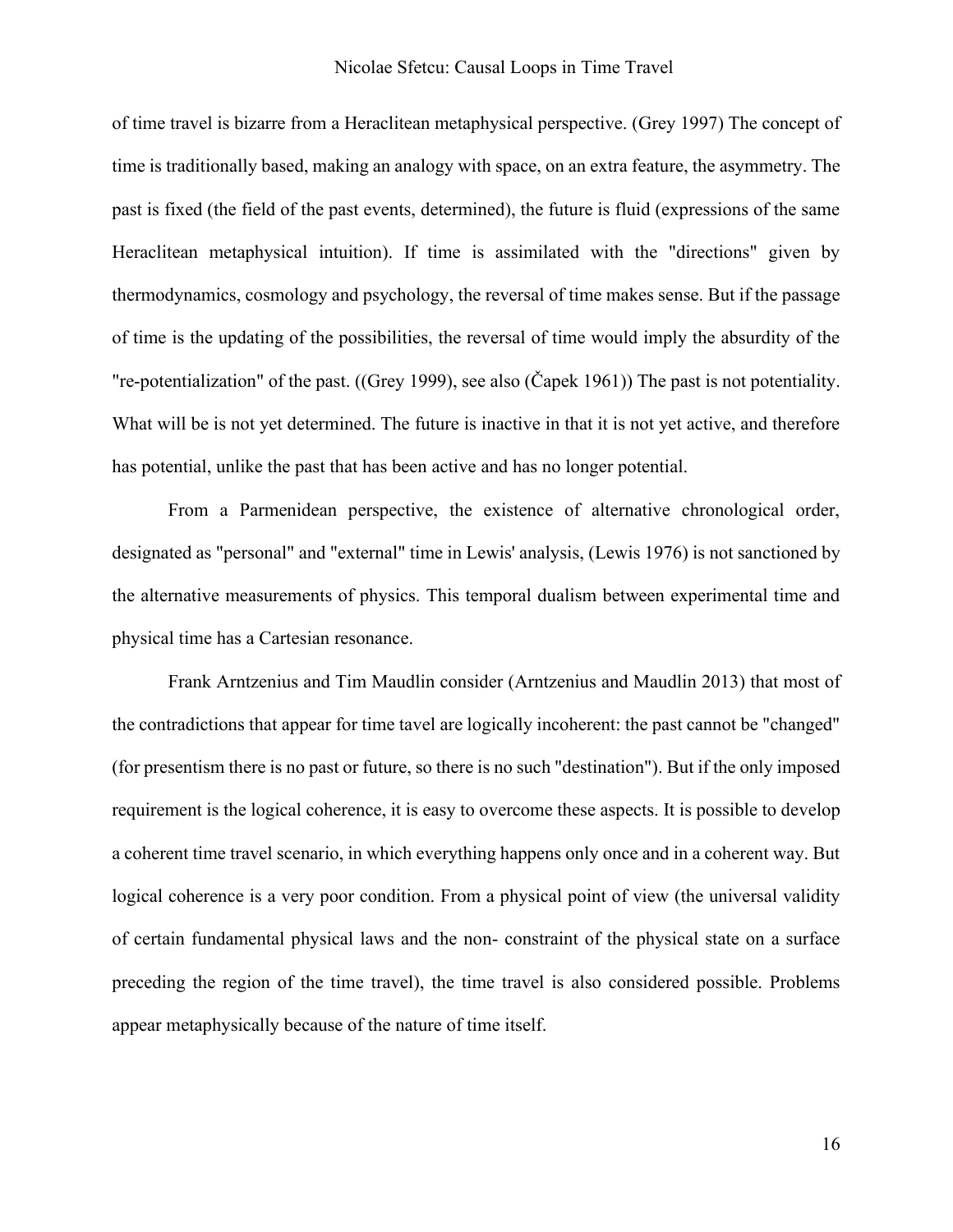Noteworthy that, although there is a focus on just one specific event (in the grandfather's paradox, for example, only on grandfather's death), this approach is considered erroneous. Analysis of ONE SINGLE event is wrong, when in fact there are countless simultaneous events connected with the same time travel. And the past is more than just events. It includes absolutely all matter and energy at various times, and their subsequent evolution. Changing the past does not just mean grandfather's death. It involves all the other exchanges of matter in the future subsequent to the past one, and the spatial displacement of matter that occupies the space now occupied by the time traveler.

Also, there is no clear delimitation between a person and the environment (there is a permanent exchange of matter, even the air in the lungs, clothing, the dust on clothes, etc.) according to the theory of dynamic systems interacting with the environment. (Beer 1995) In a time travel, it is impossible to avoid an exchange between matter arriving with the time traveler (air, dust, etc.), so there is a contradiction to the law of matter conservation, which can be created or disappeared in infinite, correlated with the law of energy conservation.

Finally, I sustain that no paradox exists in reality. The existence of the paradoxes is due only to our erroneous and/or incomplete information about space and time concepts, and the limits of language and the way in which we express and conceive the phenomena.

The only serious proof of the possibility of time travel would be a demonstration of its timeliness. If we agree that currently there is no time travel, the assumption that there would have been implies the postulate of a substantial timeliness difference.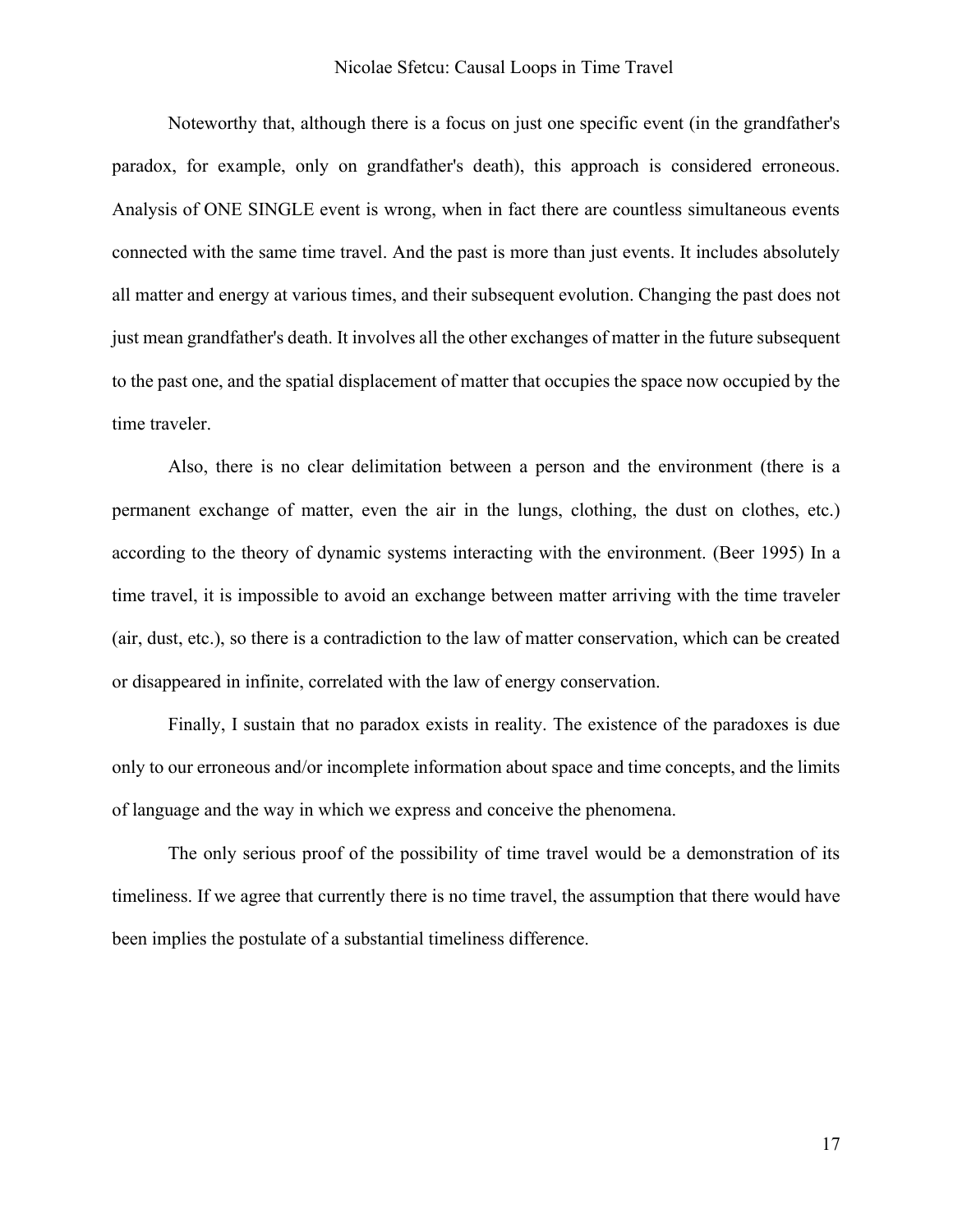#### **Bibliography**

Aristotle. 1941. "The Basic Works of Aristotle." 1941.

https://www.goodreads.com/work/best\_book/12280-the-basic-works-of-aristotle.

- Arntzenius, Frank. 2006. "Time Travel: Double Your Fun." *Philosophy Compass* 1 (6): 599– 616. https://doi.org/10.1111/j.1747-9991.2006.00045.x.
- Arntzenius, Frank, and Tim Maudlin. 2013. "Time Travel and Modern Physics." In *The Stanford Encyclopedia of Philosophy*, edited by Edward N. Zalta, Winter 2013. Metaphysics Research Lab, Stanford University.

https://plato.stanford.edu/archives/win2013/entriesime-travel-phys/.

Atuq Eusebio Manga Qespi. 1994. "Pacha: Un Concepto Andino de Espacio y Tiempo." *Revísta Española de Antropología Americana*.

http://revistas.ucm.es/ghi/05566533/articulos/REAA9494110155A.PDF.

- Ayer, A. J. 1956. *The Problem of Knowledge*. Harmondsworth.
- Bartlett, John. 2014. *Bartlett's Familiar Quotations*. Little, Brown.

Beer, Randall D. 1995. "A Dynamical Systems Perspective on Agent-Environment Interaction." *Artificial Intelligence* 72 (1): 173–215. https://doi.org/10.1016/0004-3702(94)00005-L.

- Berkovitz, J. 2001. "On Chance in Causal Loops." *Mind* 110 (437): 1–23.
- Bolonkin, Alexander. 2011. *Universe, Human Immortality and Future Human Evaluation*. Elsevier.
- Čapek, Milič. 1961. *The Philosophical Impact of Contemporary Physics*. Princeton: Van Nostrand.
- Chattopadhyaya, Debiprasad. 1964. *Indian Philosophy: A Popular Introduction*. [New Delhi]People's Pub. House.
- Craig, William Lane. 1979. "WHITROW AND POPPER ON THE IMPOSSIBILITY OF AN INFINITE PAST." *The British Journal for the Philosophy of Science* 30 (2): 165–70. https://doi.org/10.1093/bjps/30.2.165.
- Crisp, Thomas M. 2007. "Presentism, Eternalism, and Relativity Physics." https://thomasmcrisp.files.wordpress.com/2017/07/presentism-eternalism-and-relativityphysics.pdf.
- Deutsch, David, and Michael Lockwood. 1994. "The Quantum Physics of Time Travel." *Scientific American* 270 (3): 68–74. https://www.academia.edu/6059479/The Quantum Physics of Time Travel.
- Dowe, Phil. 2001. "Causal Loops and the Independence of Causal Facts." *Philosophy of Science*
- 68 (S3): S89–97. https://doi.org/10.1086/392900.
- Everett, Allen. 2004. "Time Travel Paradoxes, Path Integrals, and the Many Worlds Interpretation of Quantum Mechanics." *Physical Review D: Particles and Fields* 69 (October). https://doi.org/10.1103/PhysRevD.69.124023.
- Everett, Allen, and Thomas Roman. 2012. *Time Travel and Warp Drives*. http://www.press.uchicago.edu/ucp/books/book/chicago/T/bo8447256.html.
- Faye, Jan. 2001. "Backward Causation," August. https://plato.stanford.edu/archives/win2017/entries/causation-backwards/.
- Ferraro, Rafael. 2007. *Einstein's Space-Time - An Introduction to Special and General*. //www.springer.com/gp/book/9780387699462.
- Garrison, J. C., M. W. Mitchell, R. Y. Chiao, and E. L. Bolda. 1998. "Superluminal Signals: Causal Loop Paradoxes Revisited." *Physics Letters A* 245 (1): 19–25. https://doi.org/10.1016/S0375-9601(98)00381-8.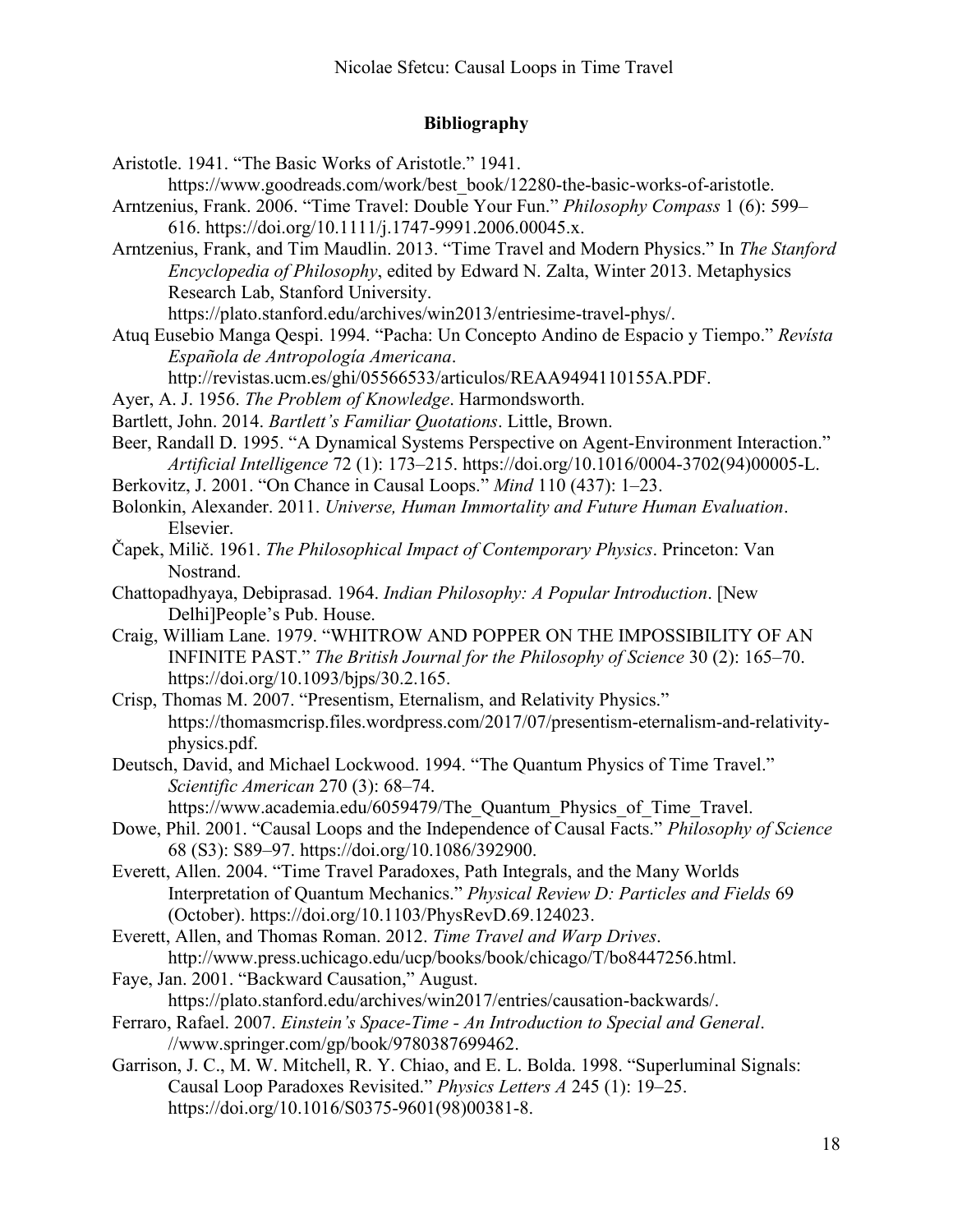- Gödel, Kurt. 1949. "An Example of a New Type of Cosmological Solutions of Einstein's Field Equations of Gravitation." *Reviews of Modern Physics* 21 (3): 447–50. https://doi.org/10.1103/RevModPhys.21.447.
- Godfrey-Smith, William. 1980. "Travelling in Time: [Analysis 'Problem' No. 18]." *Analysis* 40 (2): 72–73.
- Goldstein, Sheldon. 2017. "Bohmian Mechanics." In *The Stanford Encyclopedia of Philosophy*, edited by Edward N. Zalta, Summer 2017. Metaphysics Research Lab, Stanford University. https://plato.stanford.edu/archives/sum2017/entries/qm-bohm/.
- Gott, J. Richard. 2002. *Time Travel in Einstein's Universe: The Physical Possibilities of Travel Through Time*. Houghton Mifflin Harcourt.
- Greenberger, Daniel M., and Karl Svozil. 2005. "Quantum Theory Looks at Time Travel." In *Quo Vadis Quantum Mechanics?*, 63–71. The Frontiers Collection. Springer, Berlin, Heidelberg. https://doi.org/10.1007/3-540-26669-0\_4.
- Grey, William. 1997. "Time and Becoming." *Cogito* 11 (3): 215–20. https://www.academia.edu/7483089/Time\_and\_becoming. ———. 1999. "Troubles with Time Travel." *Philosophy* 74 (287): 55–70. http://www.jstor.org/stable/3752093.
- Hanley, Richard. 2004. "No End in Sight: Causal Loops in Philosophy, Physics and Fiction." *Synthese* 141 (1): 123–52. https://doi.org/10.1023/B:SYNT.0000035847.28833.4f.
- Hawking, S. W. 1992. "Chronology Protection Conjecture." *Physical Review D* 46 (2): 603–11. https://doi.org/10.1103/PhysRevD.46.603.
- Hawking, Stephen. 1999. "Space and Time Warps." Stephen Hawking. 1999. http://www.hawking.org.uk/space-and-time-warps.html.
- Hawking, Stephen W., Kip S. Thorne, Igor D. Novikov, Timothy Ferris, and Alan Lightman. 2003. *The Future of Spacetime*. Norton.
- Hawkins, Stephen. 2010. "How to Build a Time Machine." Mail Online. 2010. http://www.dailymail.co.uk/home/moslive/article-1269288/STEPHEN-HAWKING-How-build-time-machine.html.
- Horwich, Paul. 1987. "Asymmetries in Time: Problems in the Philosophy of Science." MIT Press. 1987. https://mitpress.mit.edu/books/asymmetries-time.
- Jarrell, Mark. 2006. "The Special Theory of Relativity." www.phys.lsu.edu/~jarrell/COURSES/ELECTRODYNAMICS/Chap11/chap11.tex.
- Keller, S, and M Nelson. 2010. "Presentists Should Believe in Time-Travel." *Australasian Journal of Philosophy* September 1 (April): 333–45. https://doi.org/10.1080/713931204.
- Kowalczyński, Jerzy Klemens. 1984. "Critical Comments on the Discussion about Tachyonic Causal Paradoxes and on the Concept of Superluminal Reference Frame." *International Journal of Theoretical Physics* 23 (1): 27–60. https://doi.org/10.1007/BF02080670.
- Krasnikov, S. 2002. "Time Travel Paradox." *Physical Review D* 65 (6): 064013. https://doi.org/10.1103/PhysRevD.65.064013.
- Leibniz, Gottfried Wilhelm Freiherr von. 1956. *Philosophical Papers and Letters*. University of Chicago Press.
- Lewis, David. 1976. "The Paradoxes of Time Travel." *American Philosophical Quarterly* 13 (2): 145–52. http://www.jstor.org/stable/20009616.
- Lobo, Francisco, and Paulo Crawford. 2002. "Time, Closed Timelike Curves and Causality." *NATO Science Series II* 95 (July): 289–96. https://doi.org/10.1007/978-94-010-0155- 7\_30.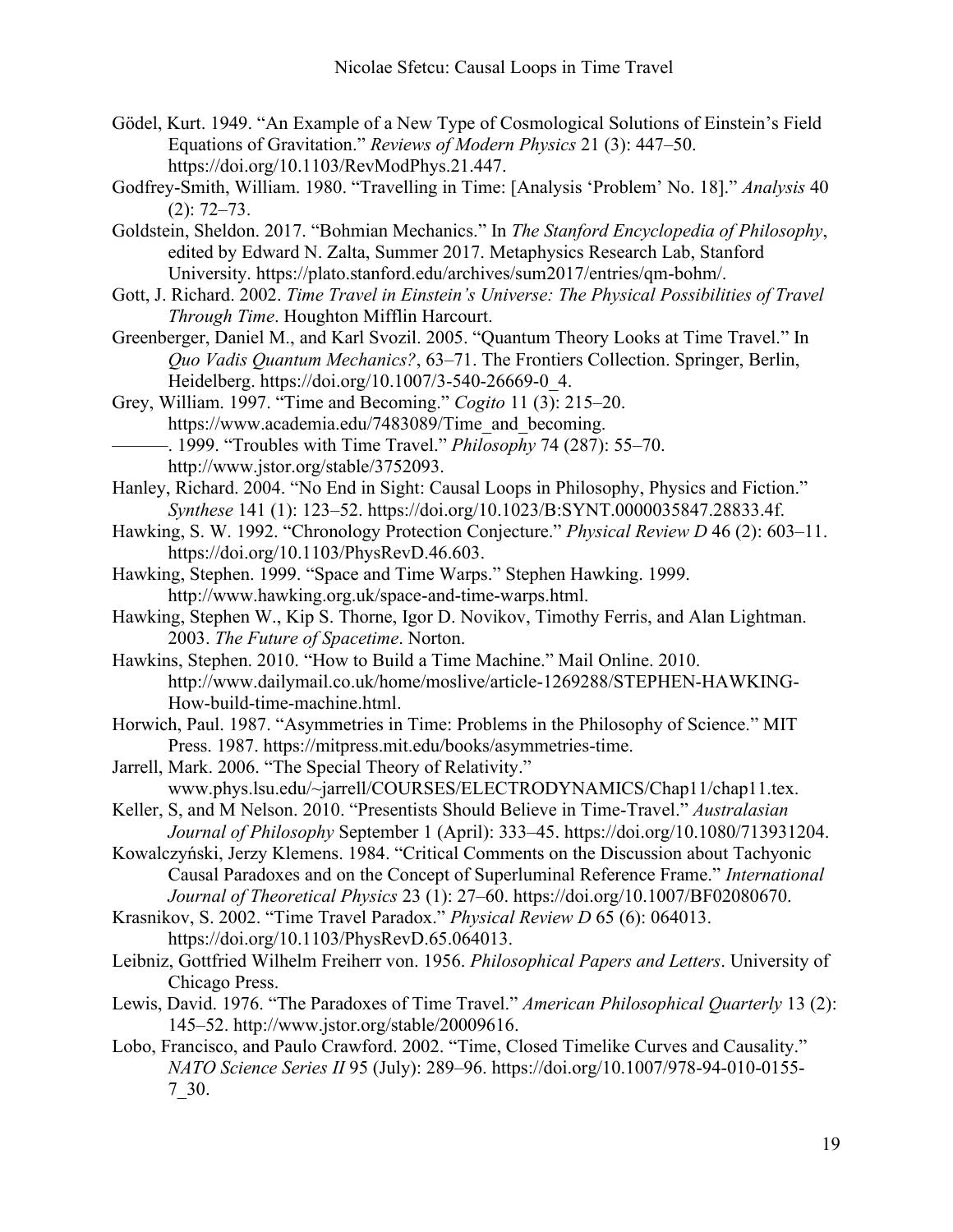Lossev, A., and I. D. Novikov. 1992. "The Jinn of the Time Machine: Nontrivial Self-Consistent Solutions." *Classical and Quantum Gravity* 9 (10): 2309. https://doi.org/10.1088/0264- 9381/9/10/014.

Maudlin, Tim. 2010. "On the Passing of Time." https://philocosmology.rutgers.edu/images/uploads/TimDavidClass/05-maudlinchap04.pdf.

- Meiland, Jack W. 1974. "A Two-Dimensional Passage Model of Time for Time Travel." *Philosophical Studies* 26 (November). https://doi.org/10.1007/BF00398876.
- Mellor, D. H. 1998. *Real Time Ii*. Routledge.
- Meyer, Ulrich. 2012. "Explaining Causal Loops." *Analysis* 72 (2): 259–64. https://doi.org/10.1093/analys/ans045.
- Monton, Bradley. 2009. "Time Travel without Causal Loops." *The Philosophical Quarterly (1950-)* 59 (234): 54–67. http://www.jstor.org/stable/40208578.
- Nahin, Paul J. 1999. *Time Machines: Time Travel in Physics, Metaphysics, and Science Fiction*. //www.springer.com/gp/book/9780387985718.
- Novikov, Igor D. 1983. *Evolution of the Universe*. 1St Edition edition. Cambridge ; New York: Cambridge University Press.
- Popper, Karl. 1985. "Unended Quest: An Intellectual Autobiography." 1985. https://www.goodreads.com/work/best\_book/494526-unended-quest.
- Rea, Michael. 2014. *Metaphysics: The Basics*. Routledge.
- Rescher, Nicholas. 1991. *G.W. Leibniz's Monadology: An Edition for Students*. University of Pittsburgh Press.
- Ross, Kelley L. 2016. "Time Travel Paradoxes." 2016. http://www.friesian.com/paradox.htm.
- Schlesinger, George N. 1995. "A Pragmatic Version of the Principle of Sufficient Reason." *The Philosophical Quarterly (1950-)* 45 (181): 439–59. https://doi.org/10.2307/2220308.
- Serway, Raymond A, Robert J Beichner, and John W Jewett. 2000. *Physics for Scientists and Engineers*. 5th ed. Philadelphia : Saunders College Publishing. https://trove.nla.gov.au/version/7626018.
- Smeenk, Chris, and Christian Wüthrich. 2011. "Time Travel and Time Machines," April. https://doi.org/10.1093/oxfordhb/9780199298204.003.0021.
- Smith, Nicholas J.J. 2016. "Time Travel." In *The Stanford Encyclopedia of Philosophy*, edited by Edward N. Zalta, Spring 2016. Metaphysics Research Lab, Stanford University. https://plato.stanford.edu/archives/spr2016/entriesime-travel/.
- Swartz, Norman. 2001. "Beyond Experience: Metaphysical Theories and Philosophical Constraints." 2001. http://www.sfu.ca/~swartz/beyond\_experience/.
- Thorne, Kip S., Vladimir Braginsky, and Vitaly Ginzburg. 1994. "Black Holes and Time Warps: Einstein's Outrageous Legacy." *Physics Today*. https://doi.org/10.1063/1.2808700.
- Toomey, David. 2007. *The New Time Travelers: A Journey to the Frontiers of Physics*. New York: W. W. Norton & Company.
- Visser, Matt. 1996. *Lorentzian Wormholes - From Einstein to Hawking*. //www.springer.com/gp/book/9781563966538.
- Visser, Matt, Sayan Kar, and Naresh Dadhich. 2003. "Traversable Wormholes with Arbitrarily Small Energy Condition Violations." *Physical Review Letters* 90 (June): 201102. https://doi.org/10.1103/PhysRevLett.90.201102.